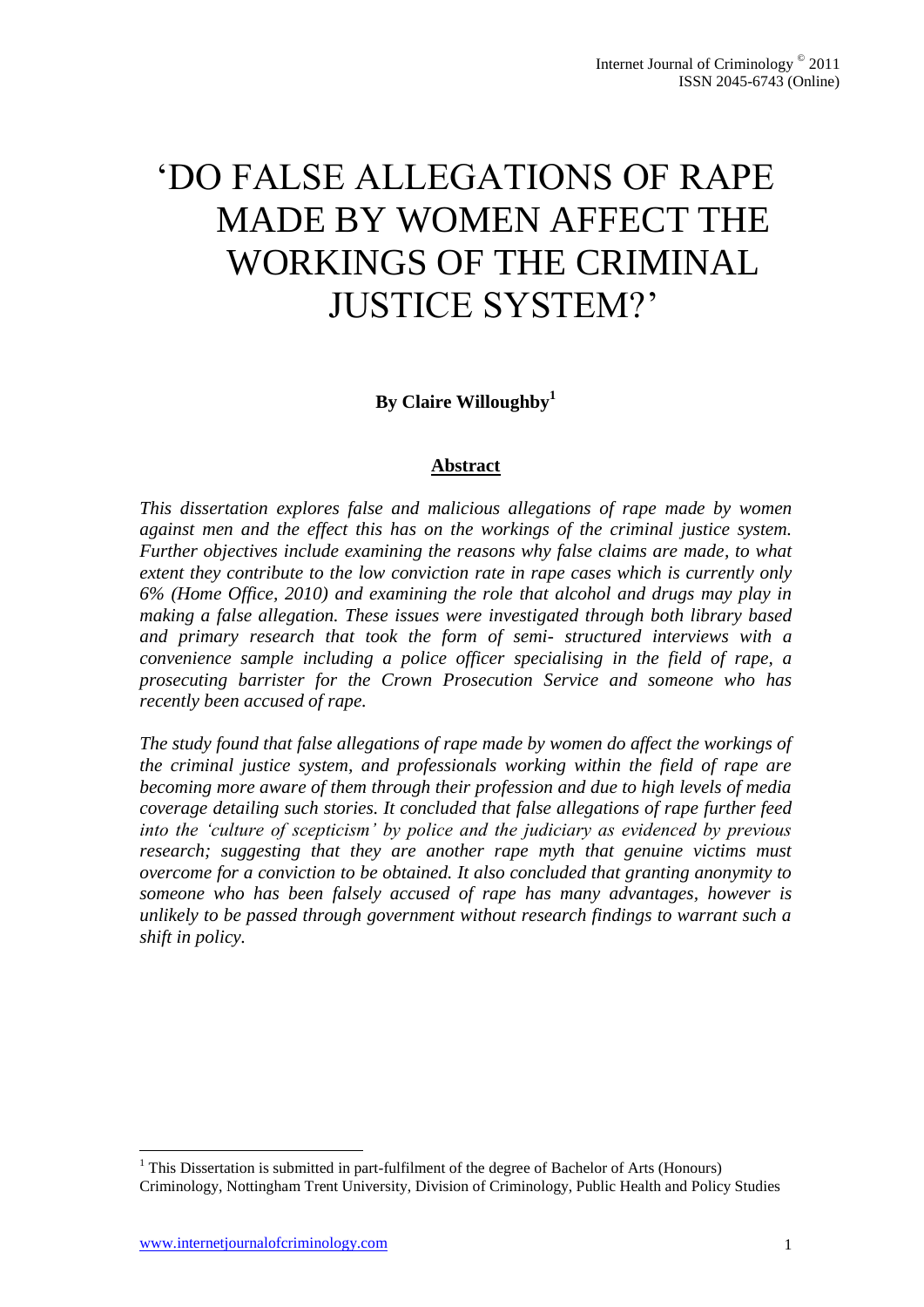# **Acknowledgements**

I would like to thank my dissertation supervisor, Chris Crowther-Dowey, for all his support and time, my fellow hermit, Dan Russell, for keeping me laughing in the darkest days. I would also like to thank Alex Warren for always reminding me what was at stake and helping me to complete this dissertation, and finally my Mum, for without whom this University process would simply not have been possible.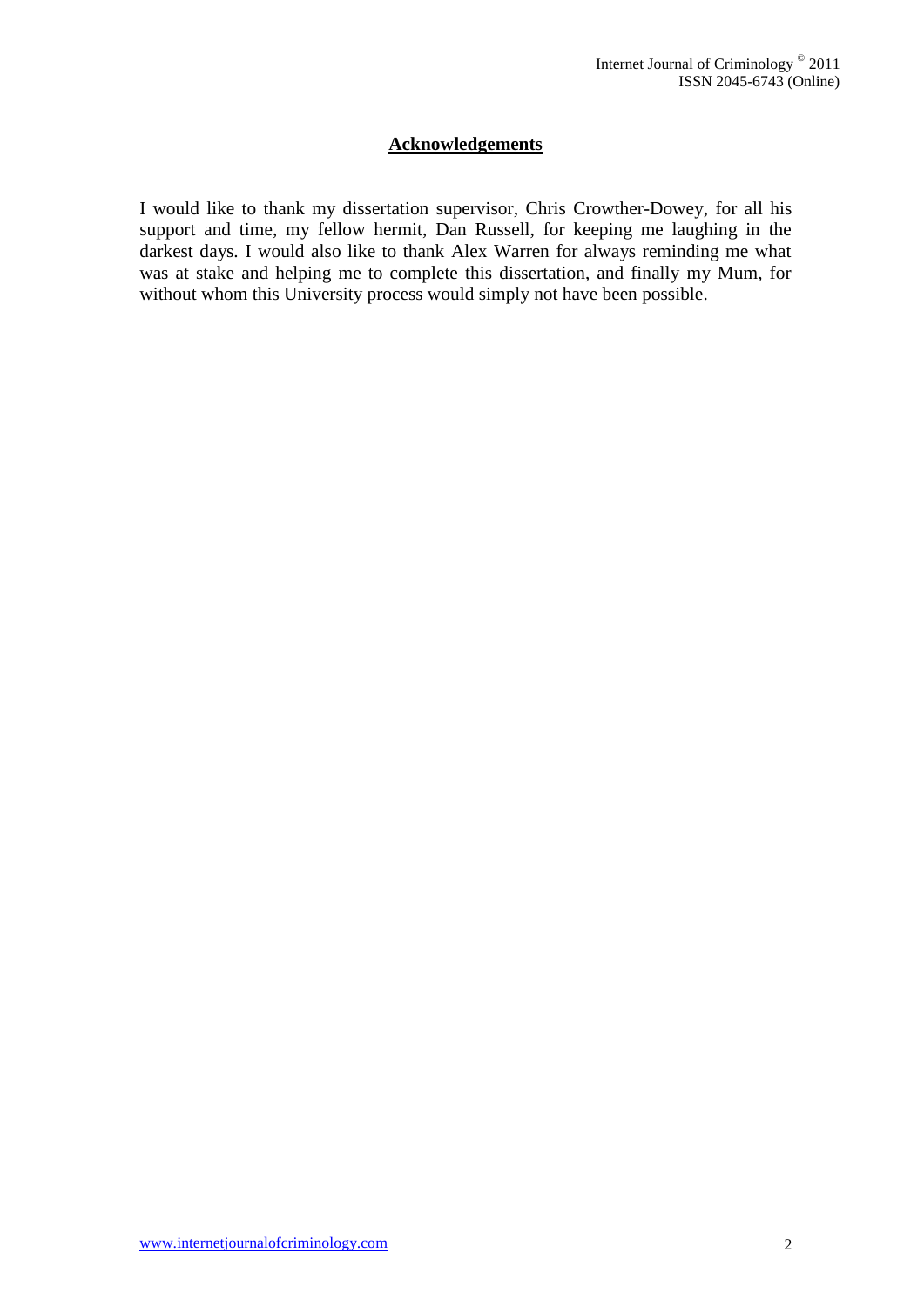# **Contents**

| <b>Abstract</b>                                                                                                                                           | $\mathbf{1}$            |
|-----------------------------------------------------------------------------------------------------------------------------------------------------------|-------------------------|
| <b>Acknowledgements</b>                                                                                                                                   | $\overline{2}$          |
| <b>Introduction</b>                                                                                                                                       | $\overline{\mathbf{4}}$ |
| <b>Chapter 1: Literature Review</b>                                                                                                                       | 6                       |
| <b>Chapter 2: Methodology</b>                                                                                                                             | 13                      |
| <b>Chapter 3: Findings of Primary Research</b>                                                                                                            | 16                      |
| <b>Chapter 4: Discussion</b>                                                                                                                              | 21                      |
| <b>Conclusion</b>                                                                                                                                         | 25                      |
|                                                                                                                                                           |                         |
| <b>Appendix A: Participant Information and Consent Form</b><br>for Professional Participants                                                              | 26                      |
| <b>Appendix B: Participant Information and Consent Form for</b><br>Non-Professional Participant                                                           | 28                      |
| <b>Appendix C:</b> Interview Questions for Professional Participants                                                                                      | 30                      |
| <b>Appendix D:</b> Interview Questions for Non-Professional Participant                                                                                   | 31                      |
| <b>Appendix E:</b> British newspaper article headlines exampling the<br>prevalence in the reporting of False Allegations of Rape in the last six<br>years | 32                      |
| <b>References</b>                                                                                                                                         | 35                      |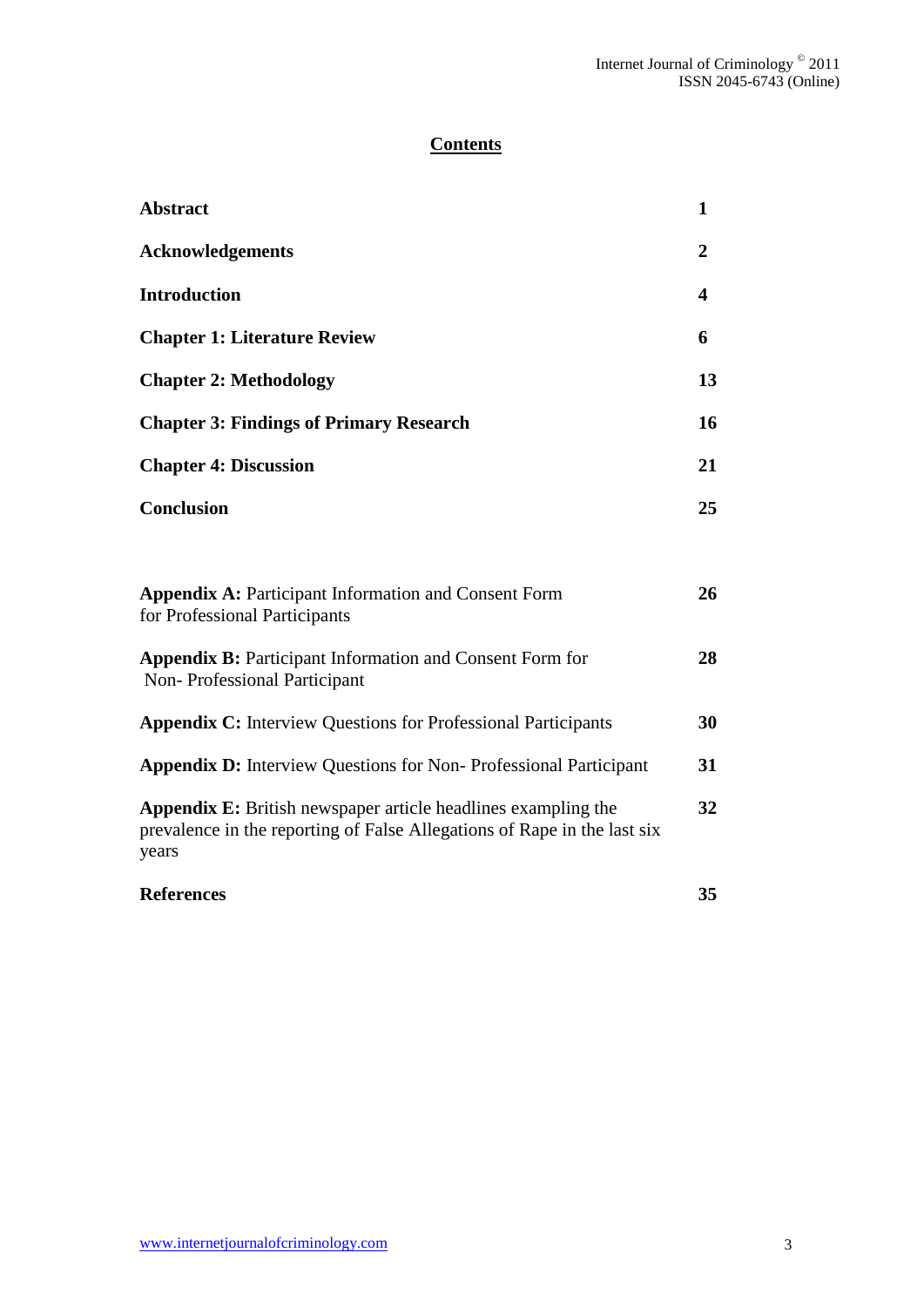# **Introduction**

Rape is often considered to be one of the most heinous crimes to be committed against an individual, be it male or female. It can, and has, presented unique challenges to the legal system as it is not the incident that has to be proved, but the intention.

The main aim of this dissertation is to establish whether false claims of rape made by women affect the workings of the criminal justice system. Gregory and Lees (1999: 62) state that, "Views regarding false allegations of rape will inevitably influence that way that cases are processed". This highlights the key objective of the study when exploring the effect of fabricated rape claims. Conviction rates suggest that the workings of the system may be flawed; it was reported by the government that between 2007 and 2008 only 6.5 per cent of recorded rapes in England and Wales resulted in a conviction, compared with 34 per cent of criminal cases in general (Hirsch, 2009). But how much do false allegations contribute to this low level of convictions?

The reporting of women making false accusations of rape to police is becoming more widespread within the British media, both locally and nationally. However, as yet, there is no systematically collated official statistics on the incidence of false allegations in rape as compared with non-sexual allegations. Baroness Vivien Stern, in her independent review, urged the Ministry of Justice to commission independent research to study the frequency of false allegations of rape compared with false allegations made in other offences (The Stern Review, 2010: 41), but those who have tried to investigate the prevalence of false claims have experienced many problems as will be discussed in Chapter one.

#### Aims and Objectives

This piece of primary research, using semi-structured interviews, aims to explore the views of professionals working within the field of rape about false allegations of rape made by women and questions whether they are becoming more aware of "Rape-Revenge' within the criminal justice system, whether they believe these allegations impact on the overall conviction rates of rape, what can be done to address false allegations that enter the police/ courts process and what, if any, are the problems that they may cause. Primary research also aims to investigate the impact on someone who was falsely accused of rape whereby the complainant was subsequently tried for perverting the course of justice and sentenced to two years imprisonment. Particular attention will be paid to the recent dominance of media commentary and the views of professionals relating to false allegations of rape made by women and also the notoriety of injustice being done to men and to genuine rape claims.

For the purpose of this dissertation it is important to define what is meant by a false allegations of rape; this paper defines them as intentional reporting of a forcible rape by an alleged victim when no rape had occurred.

Whilst it is recognised and acknowledged that men may also concoct rape allegations, the focus of this project will be on false allegations of rape made by women only.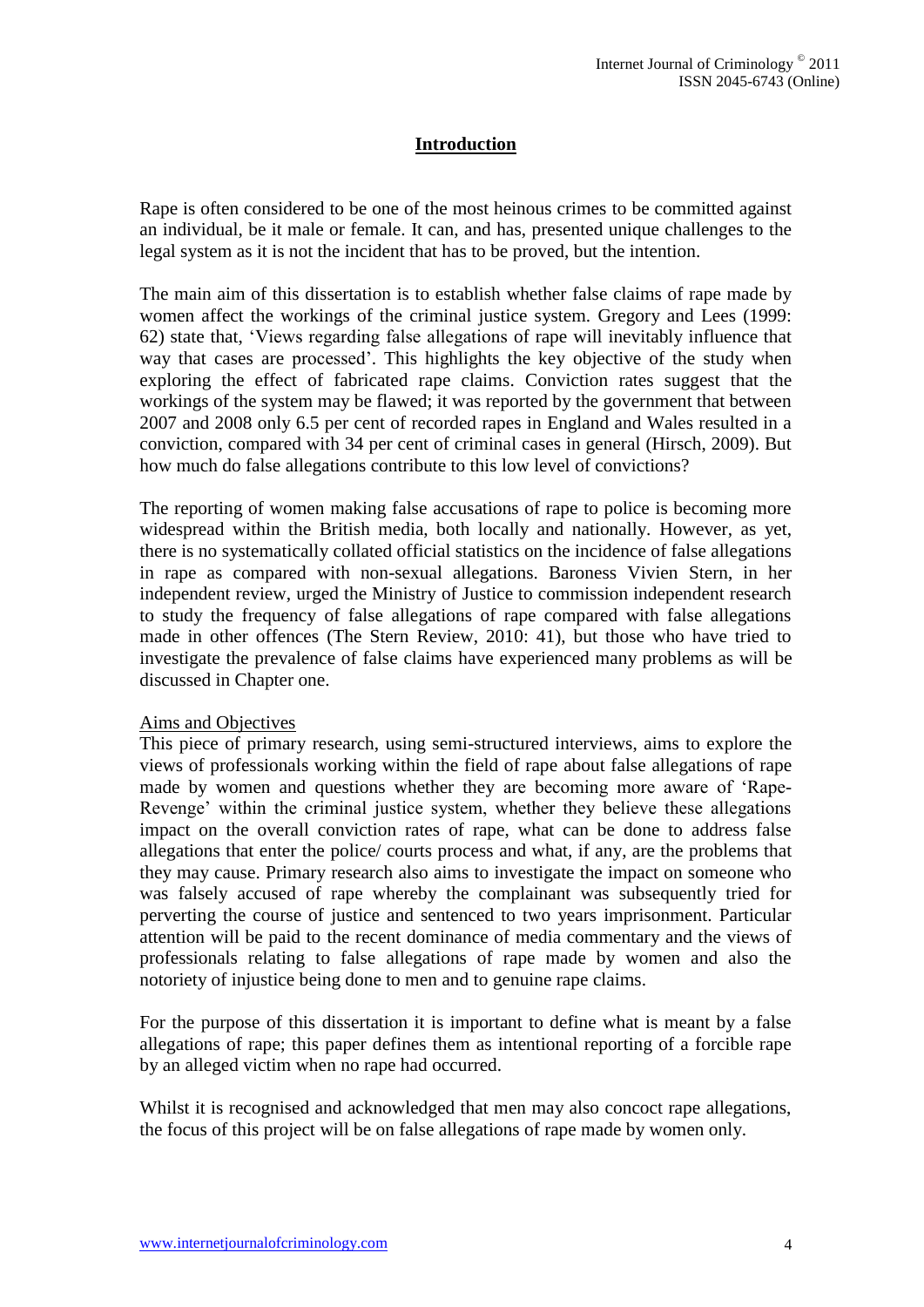#### Chapter Outline

#### *Chapter One: Literature Review of Published Academic Research*

This chapter provides a critical analysis of the existing literature available and supplies an understanding of the topic area and outlines key areas in the context of sexual assault. Research into whether victims can be blamed for their actions, the existence of "victim stereotypes" and possible reasons for low conviction rates of rape are examined. The idea of 'false allegations as a myth' will be explored and why this may no longer be the case. Finally, it will evaluate research conducted on the prevalence of false rape claims, and the results that were found.

#### *Chapter Two: Methodology*

The chosen methods to conduct the research are discussed and evaluated in this chapter, along with why these methods were selected. Reliability, validity, confidentiality and anonymity are all discussed in relation to both the primary and library-based research that took place, as well as ethical issues arising during the research process.

#### *Chapter Three: Findings of Primary Research*

Key findings of the primary research are analysed in this chapter to identify the most valuable responses and opinions of the professional and non-professional participants in relation to the research aims.

#### *Chapter Four: Discussion*

This chapter involves a detailed analysis of the findings from both primary research and library-based research in order to draw attention to similarities and points of difference between both aspects of the data. Information sourced from the primary research is explored in further detail and compared with the opinions of the professionals explored in the literature review.

#### *Chapter Five: Conclusion*

This chapter concludes by revisiting the aims and objectives or the research with recognition of the findings of the study. It gives an overview of the key issues found in the research, returns to the central issue of false allegations of rape made by women and their effect on the workings of the criminal justice system and future recommendations made by professionals.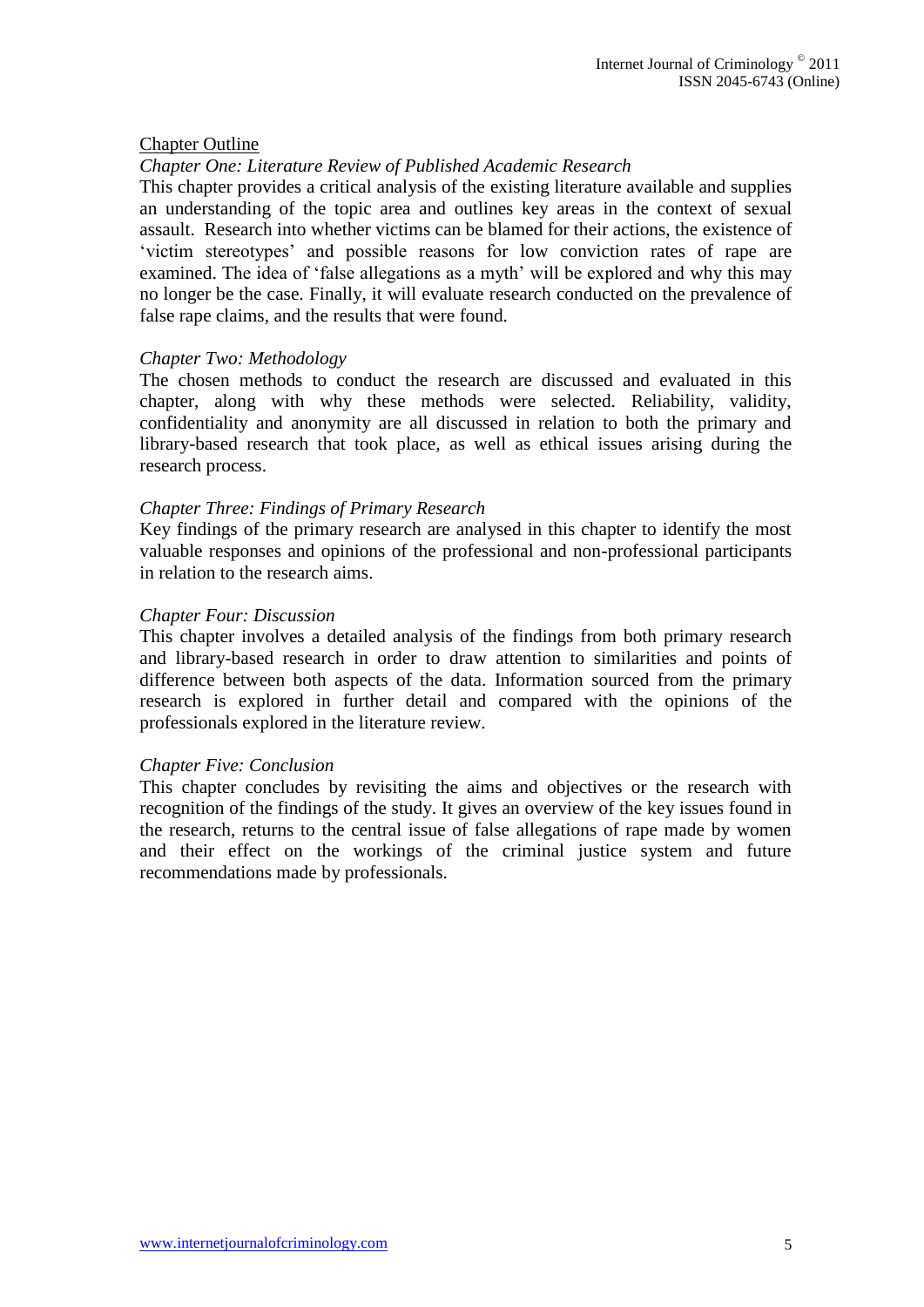# **Chapter 1- Literature Review**

#### 1.1 Introduction

This chapter will examine pre-existing research about rape, consent, and outlines academic research into victim provocation, intoxication and rape, and the suggested problems with conviction rates in the UK. It will explore false allegations of rape as a 'myth' and whether they are now becoming a recognised problem. Finally, research conducted on the prevalence of false rape claims will be looked at.

## 1.2 Rape

Section 1 of the 2003 Sexual Offences Act provides a new definition of rape, which includes oral and penile penetration but now notes a change to the mens rea to involve a reasonable belief in consent. Section 1(1) provides:

- "A person (A) commits an offence if-
	- (a) he intentionally penetrates the vagina, anus or mouth of another person (B) with his penis,
	- (b) B does not consent to the penetration, and
	- (c) A does not reasonably believe that B consents" (McAlhone & Huxley-Binns, 2010: 174).

Rape is a very personal and distressing experience, and as Holmes (2009: 244) states, "one of the most despicable crimes that may be committed against a human being". It is important to identify the different types of rape that exist, even though the law does not distinguish between them; acquaintance, stranger and "date" rape. Some victims will feel like they were to blame for their attack, that they were in the wrong place at the wrong time or that they provoked an assault by being intoxicated or what they were wearing. However, "despite the words, actions, dress or location, there is no excuse for the rape. "No" means "no" in a shout or a whisper" (Holmes, 2009: 217).

#### 1.3 Consent

Consent is of the utmost importance with regard to rape cases as it has the ability to transform a hideous criminal act into one that is of no significance to the criminal justice system whatsoever. The absence of consent is ultimately the defining factor. A major difficulty when trying to achieve a rape conviction is that it is frequently one person"s word against another and the act can often take place in the absence of witnesses, between people who know each other, and provide no supporting evidence. Without this there isn't a realistic prospect of a conviction, and while the allegation may be true, it may be impossible to prove.

Legal changes to the 2003 Criminal Justice Act make matters of consent in rape very clear and it is important to acknowledge that the law does not say force has to be used for it to be defined as rape, nor is violence part of the definition (The Stern Review, 2010: 37).

Section 74 of the Sexual Offences Act (SOA) 2003 defines consent as follows: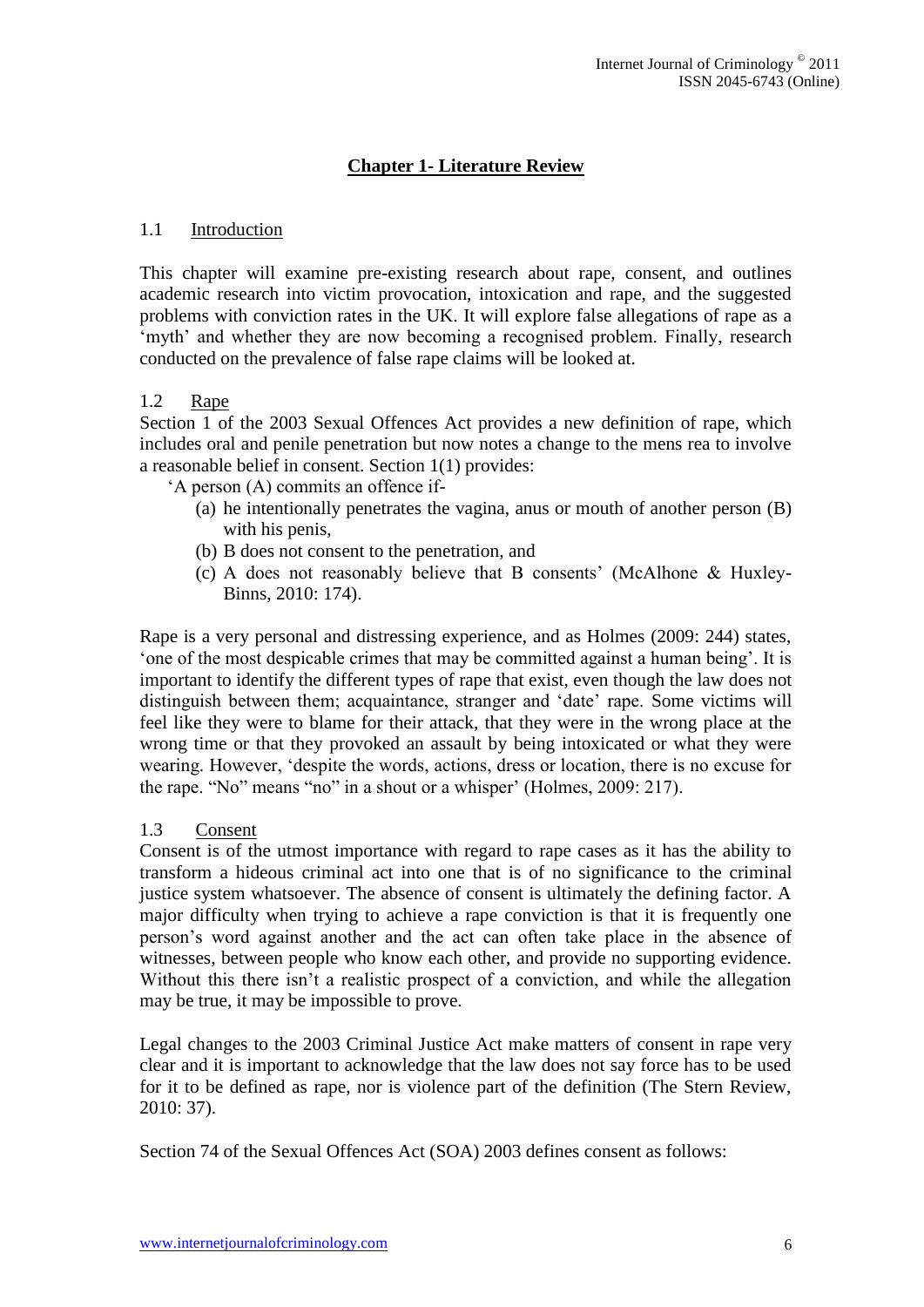"… a person consents if he agrees by choice, and has the freedom and capacity to make that choice" (McAlhone & Huxley-Binns, 2010: 197). It further states "Whether a belief is reasonable is to be determined having regard to all the circumstances, including any steps A has taken to ascertain whether B consents' (Crown Prosecution Service, 2010). The inclusion of 'reasonable belief' is considered by some to be 'one of the most significant changes brought in by the 2003 legislation, where an honest but *unreasonable* belief in consent can no longer result in the accused's acquittal' (The Stern Review, 2010: 37).

## 1.4 Rape, Alcohol and Victim Precipitation

Published research acknowledges the links between alcohol and sexual assault and research in the UK and internationally has been well established. There is an accepted problem between alcohol and consent to sexual intercourse, since "men and women use it to "get into the mood" for legitimate sexual interactions" (McGregor, 2005: 147). A rise in the number of accusations made against acquaintances, which are said to often involve alcohol, has increased the focus on consent which is difficult to assess (BBC, 2007).

Recent studies reveal the tendency of the general public to incorporate a variety of extra-legal factors in their perceptions or rape victims, such as sexual history or whether the complainant has already been a victim of rape (Schult & Schneider, 1987: 7). Prosecution counsel"s frequently discredit rape allegations on the basis of the victim"s alcohol and /or drug use (Lees, 1996: 145), thus making the jury consider the prospect that the complainant did consent to sexual intercourse but her intoxication or drug misuse has merely caused her to forget doing so. This question over female rape victims and intoxication is being frequently discussed in the British media and some commentators believe the increase in alcohol consumption among women in the past 20 years has helped shape public perception of rape victims (BBC, 2007). An opinion poll by ICM (2005) found that "one third of respondents agreed that women who act flirtatiously or are drunk should be held partly or fully responsible if they were sexually assaulted' (cited in Horvath & Brown, 2009: 128).

Alcohol is known to have a range of effects on individuals and impairs cognitive and motor skills (Hindmarch et al, 1991 cited in Horvath & Brown, 2009: 127). It is therefore not surprising to find evidence that "the involvement of intoxication in sexual consent scenarios often influences the way in which observers assign responsibility to the parties involved" (Finch et al, 2007: 592). A recent study by the women"s support group Platform 51, found that more than a quarter of the women admitted to "regularly drinking enough to get drunk" and "sleeping with several different partners in a short period of time" (The Telegraph, 2011). Furthermore, Lees (1996: 146) suggests that a cocktail of drink and drugs is dangerous and "under the influence of alcohol [she] would be more likely to act irrationally or vindictively and make a false complaint". The victim blaming viewpoint contends that there are "certain kinds" of women who go around "asking for trouble" and eventually "get themselves raped" (Gibbs, 1991 cited in Karmen, 2004: 124).

Research from The Office for National Statistics showed that the proportion of women drinking more than the recommended levels has risen by a fifth in recent years (The Telegraph, 2011). In 2006, a judge sitting a rape trial warned against the risks of bingedrinking and sexual intercourse and said, "there is a very good lesson to be learnt to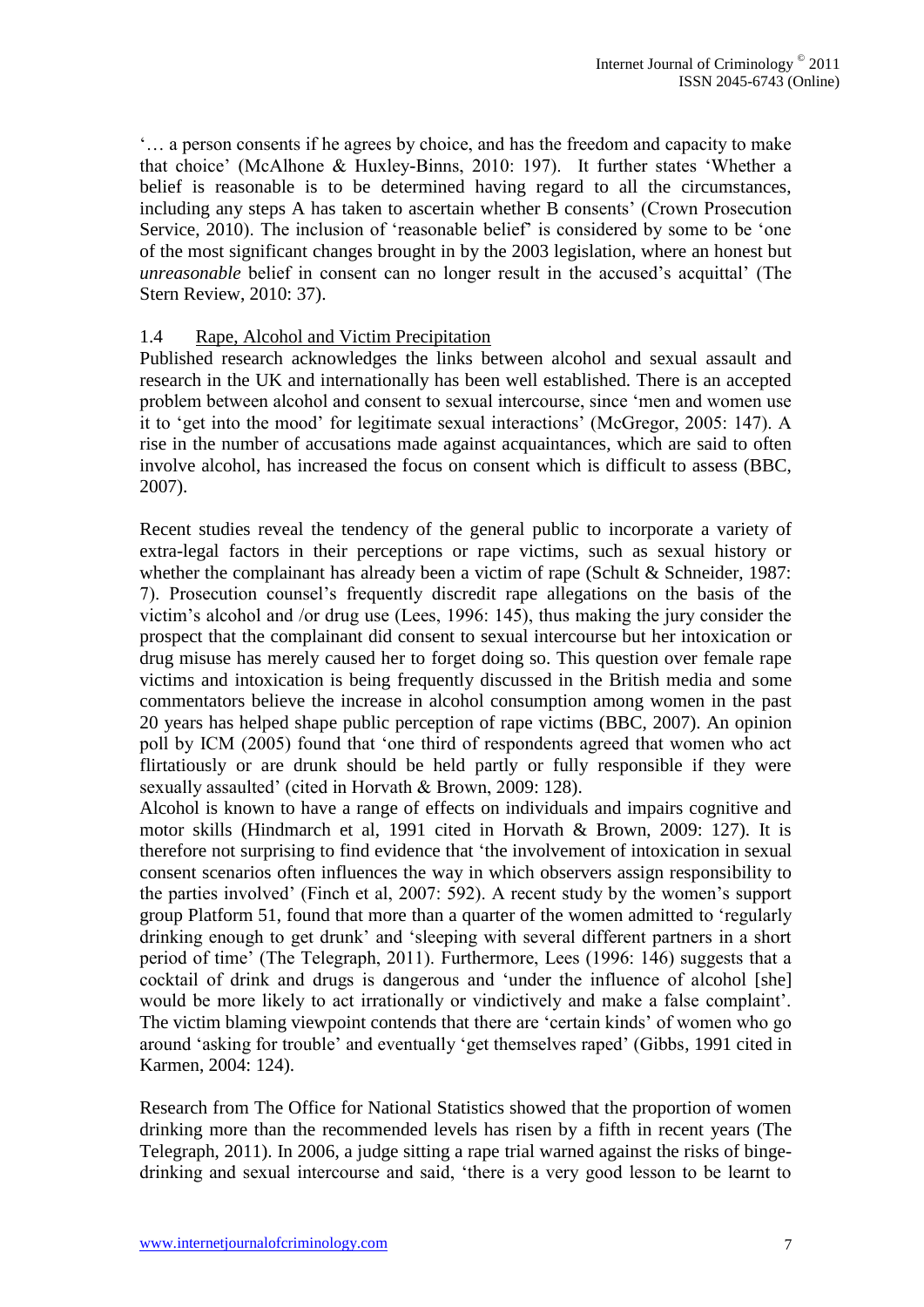everybody about the dangers of over-consumption of alcohol. Drink is not regarded as mitigation, but it can explain why he may have behaved in this way" (London Evening Standard, 2006). A major study by the Association of Chief Police Officers (ACPO) found that most women who claim to be victims of date-rape drugs such as Rohypnol are in fact "rendered helpless by binge-drinking or recreational drugs" (Daily Mail, 2006).

There are many myths and stereotypical beliefs about both the criminal act of rape and the victim. Rape myths are effectively "stereotypic beliefs about rape that blame the victim and exonerate the offender" (Bohner et al, 1998: 258). It has been suggested that public attitudes and the legal treatment of rape are shaped by widely shared misconceptions about the offence and in particular, the victim's role in it (Temkin  $\&$ Krahe, 2008: 33).

# 1.5 Conviction Rates

Rape conviction rates in the UK have faced overwhelming criticism in recent years due to the low 6 per cent figure which is frequently quoted. It was reported by the government that between 2007 and 2008 only 6.5 per cent of recorded rapes in England and Wales resulted in a conviction, compared with 34 per cent of criminal cases in general (Hirsch, 2009). However, Baroness Stern who carried out a 6 month review into tackling rape explains that the figure is "based on calculations not used for any other offence" (The Telegraph, 2010). She stated,

"It is clear to us all that the way the six per cent conviction rate figure has been able to dominate the public discourse on rape, without explanation, analysis and context, is extremely unhelpful. Once a rape case reaches the courts, almost 60 per cent of defendants are convicted- a higher rate than some other violent attacks (ibid)'.

Rape attrition is the process whereby reported cases are "lost" from the legal process; a development which has been termed by Jennifer Temkin (2008) as "the justice gap". Baroness Stern finds fault in the way the figure of 6 per cent is reached, whereby it "compares the number of convictions against the total reports to the police" and "there is anecdotal evidence that it may well have discouraged some victims from reporting". She added, "some have found it misleading and deeply unhelpful in building confidence in victims and increasing the number of cases reported to the police that could possibly go forward too prosecution" (The Stern Review, 2010: 10; The Telegraph, 2010). She demanded that the figure no longer be used.

# 1.6 False Allegations of Rape: A Myth

Much of the published research on false allegations of rape refers to them only as a myth and that the problem with low conviction rates lie with women who are genuinely raped but do not report it to police. "The problem is not that women falsely report being raped but that most women do not report rape at all, and those who do are subjected to a process of character assassination which leaves them bewildered' (Lees, 1996: 124). This is emphasised by Belknap (2010) where he believes that "empowering victims to report is a far larger problem than false allegations". Where false allegations do get referred to in published research, there is often thought to be "no evidence that fabrication occurs more often in rape cases then in other crimes' (Temkin, 2002: 5).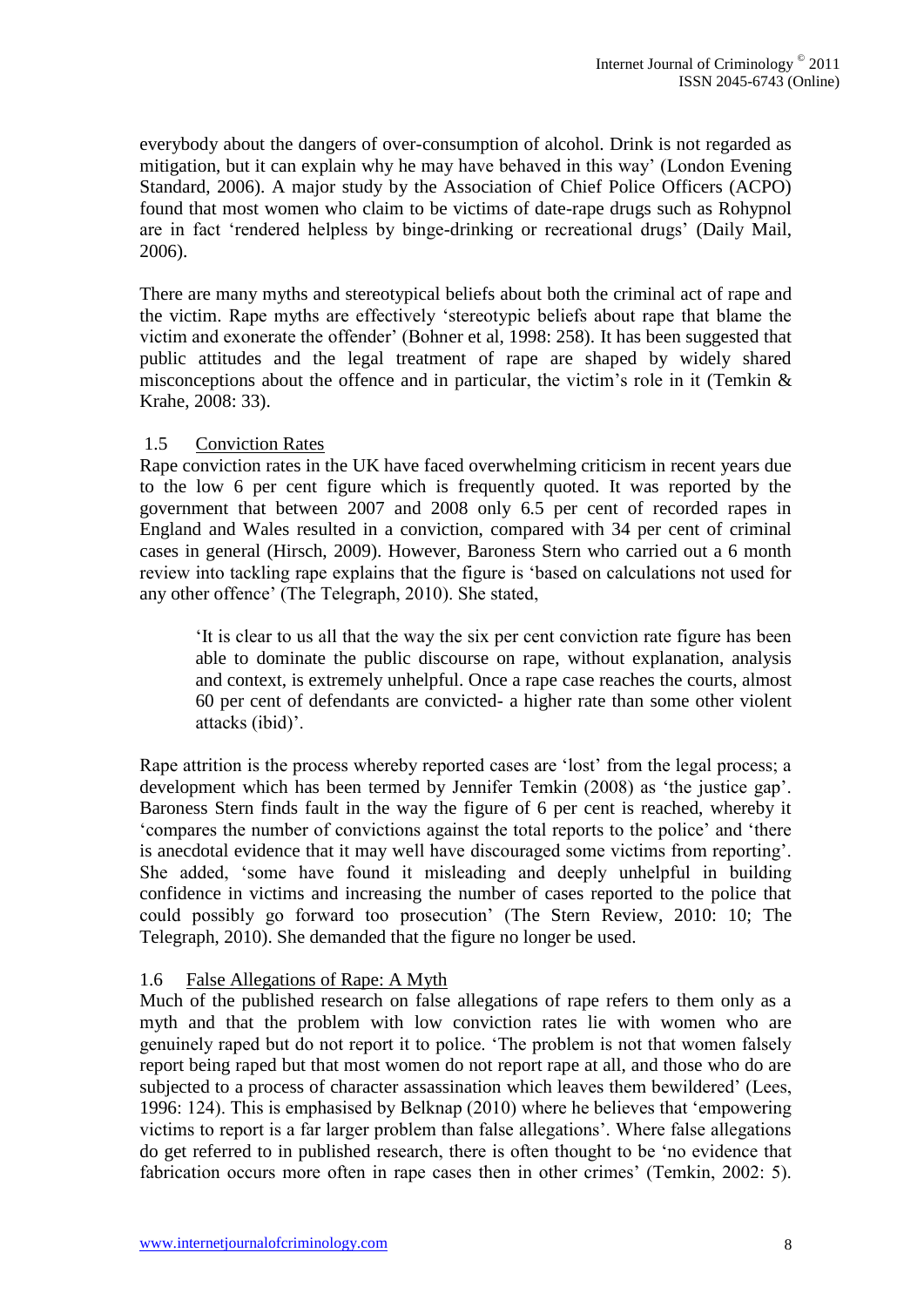Feminist professor, Wendy Murphy, strongly dismisses the problem of women concocting lies about being rape and calls it "an ugly myth", and calls for "boiling rage activism" to address what she believes as the "anti-woman bias of the criminal justice system' (Sacks, 2004). This highlights the view of many feminists who virtually deny the existence of false rape allegations as the agents of the justice system simply do not believe them. They fail to see falsely accused men as victims and believe "the concept itself constitutes discriminatory harassment toward women" (Grano, 1990 cited in Kanin, 1994: 83).

#### 1.7 False Allegations of Rape: A Reality

In reality, false rape charges have probably been in existence as long as the concept of rape (Kanin, 1994: 82), and are in fact evidenced in the bible, Genesis Chapter 39: The Potiphar's Wife. The Potiphar's slave, Joseph, is falsely accused of raping his masters' wife when he refuses to be seduced by her, she feels scorned and tells her husband of this and Joseph is imprisoned. Kanin (1994: 82) comments that in the  $20<sup>th</sup>$  century "false accusations became a reflection of a unique condition of women". Baroness Vivien Stern, writing her independent review on rape complaints, comments that "the image of the rejected woman seeking revenge by making a false accusation is to be found far back in history and literature" (The Stern Review, 2010: 39). On writing about rape myths and rape stereotypes, she believes "juries are full of prejudice and express common sense excuses when they do not convict, for example, if a woman who has got into bed with a man but then not consented to sex' (The Stern Review, 2010: 33- 34). The myths that she refers to in her report include wearing revealing clothing, drinking too much alcohol and the belief that women will not be believed and be thought to be "crying rape" and out rightly lying. Stern adds that "views are held by the public and professionals… about acceptable behaviour and where blame and responsibility lie' (ibid).

With conviction rates being constantly scrutinised, a suggested way to help rectify them has been to improve public perception about rape myths and rape stereotypes. Professionals working within the field of rape are also thought to hold strong believes about certain "criteria" that is needed in order for a rape charge to stick. This is evidenced by Temkin (2002: 4) where in a Scottish study, the views expressed by victims of sexual assault when being interviewed by Scottish police officers noted "the unsympathetic and tactless manner in which interviewing was conducted". Temkin comments that the reason for the less than sympathetic behaviour towards rape victims "is the belief shared by many of them that complaints of rape are frequently false" (ibid). In Temkin and Krahe"s study of perceived problems in rape trials, whereby they conducted semi-structured interviews with 17 judges, false allegations are evidenced as a reality and not just a myth. Judge 17 in this study commented, 'I think it's very easy to make a false allegation. It's increasingly easy. Particularly as now you no longer have the corroboration rule. I think there are many more cases now in which there are false allegations' (Temkin and Krahe, 2008: 139). Baroness Stern points out that it is "not possible to establish an *exact* figure into how common false allegations of rape are and the research available gives a wide range of suggested percentages" (The Stern Review, 2010: 40). It is now more readily accepted that false accusations of rape are becoming a more common and a troublesome reality. Crime statistics in the UK claim levels of false reporting that range from a low of 2 per cent to as high as 10-12 per cent. Prosecuting barristers and detectives in the police force involved in investigating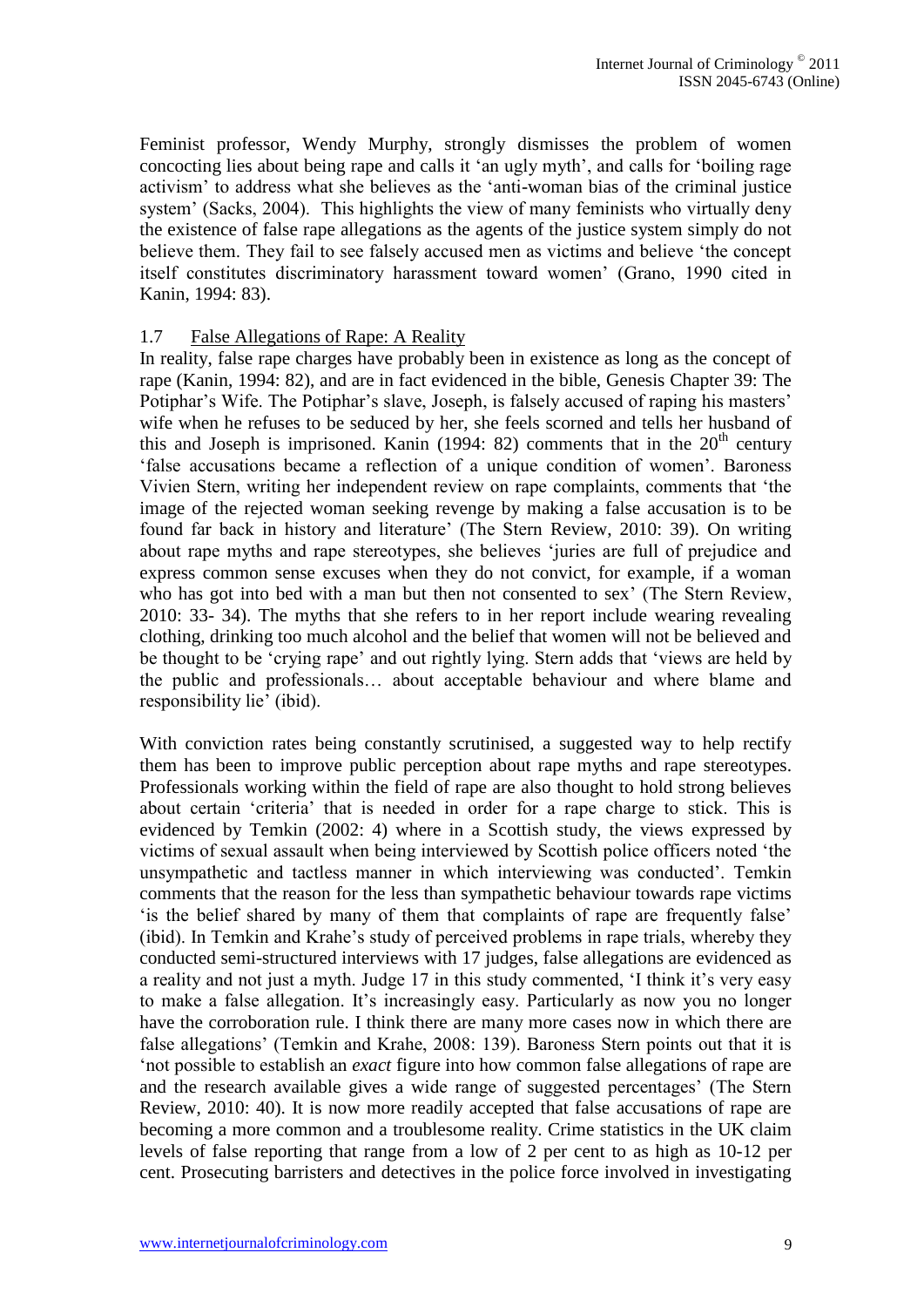rape and in defending those accused of it believe the level to be much higher (Hawkes, 2010).

The dominance of media commentary in relation to this issue is demonstrated by Horvath and Brown (2009: 82) who argued that, "The media now often pay more attention to supposedly false allegations. 'Date rape', 'false memory syndrome' and contested allegations against celebrities have all fed into a new discourse of scepticism." Many stories in the news have expressed the growing concern about women lying out of spite and using rape as the ultimate tool in reaping revenge on someone who has upset them or ended a relationship suddenly which cannot be deemed as a sexual assault (Rape- Revenge). "People who make false allegations undermine the criminal justice system" (The Sun, 2009). For example, Kerry Saunders from Essex was jailed in 2008 for one year after admitting making a false rape claim which resulted in a young student being held in custody for 22 hours. She blamed this accusation as a "knee-jerk reaction to get attention from her family which spiralled out of control" (The Daily Mail, 2008). Stern (2010: 39) quotes a police officer as stating, "they devalue the other cases and the tabloids love it", when discussing a case of a false allegation of rape.

The Criminal Injuries Compensation Authority (2009, cited in Wolchover & Heaton-Armstrong, 2010) throws an intriguing light on the issue of making a false allegation of rape.

"In the year of 2008/09, nearly 8,000 claims were made for compensation in relation to sexual offences, of which by November 2009 about 4,500 had been successful and involved a total of over 40 millions pounds in awards- an average of just over £9,000 per claim. Of the thousand or so disallowed claims, one per cent failed on evidential insufficiency grounds".

What message does this give to false claimants when they find out that of the 13,000 or more rape complaints that are made to the police each year, only 800 ends in conviction? However when they make a claim for compensation, regardless of the prospect of any conviction, it is a safe bet as long as one sticks to one"s guns and has the police support (Wolchover & Heaton-Armstrong, 2010).

There is also now the notoriety of injustice being done to men which derives from the false accusations that result in the 40 per cent acquittal rate. And what fuels those untrue claims is that the women who make them know they will maybe never be held to account (Phillips, 2010). A Lord Judge recently pointed out that such allegations involved more than the individual victim and said "Every false allegation of rape increases the plight of those women who have been victims of this dreadful crime' (The Telegraph, 2010). Not to mention the stigma that is then attached to the men accused making their life after a trial extremely difficult and perhaps a reputation tarnished. Howard Becker"s labelling theory can be explicitly applied here,

"Societal reactions could range from the informed responses of public opinion, families or the mass media. Labelling theory highlights social reaction. In its narrowest version it asks what happens to people after they have been labelled" (Carrabine and Iganski, 2004: 70).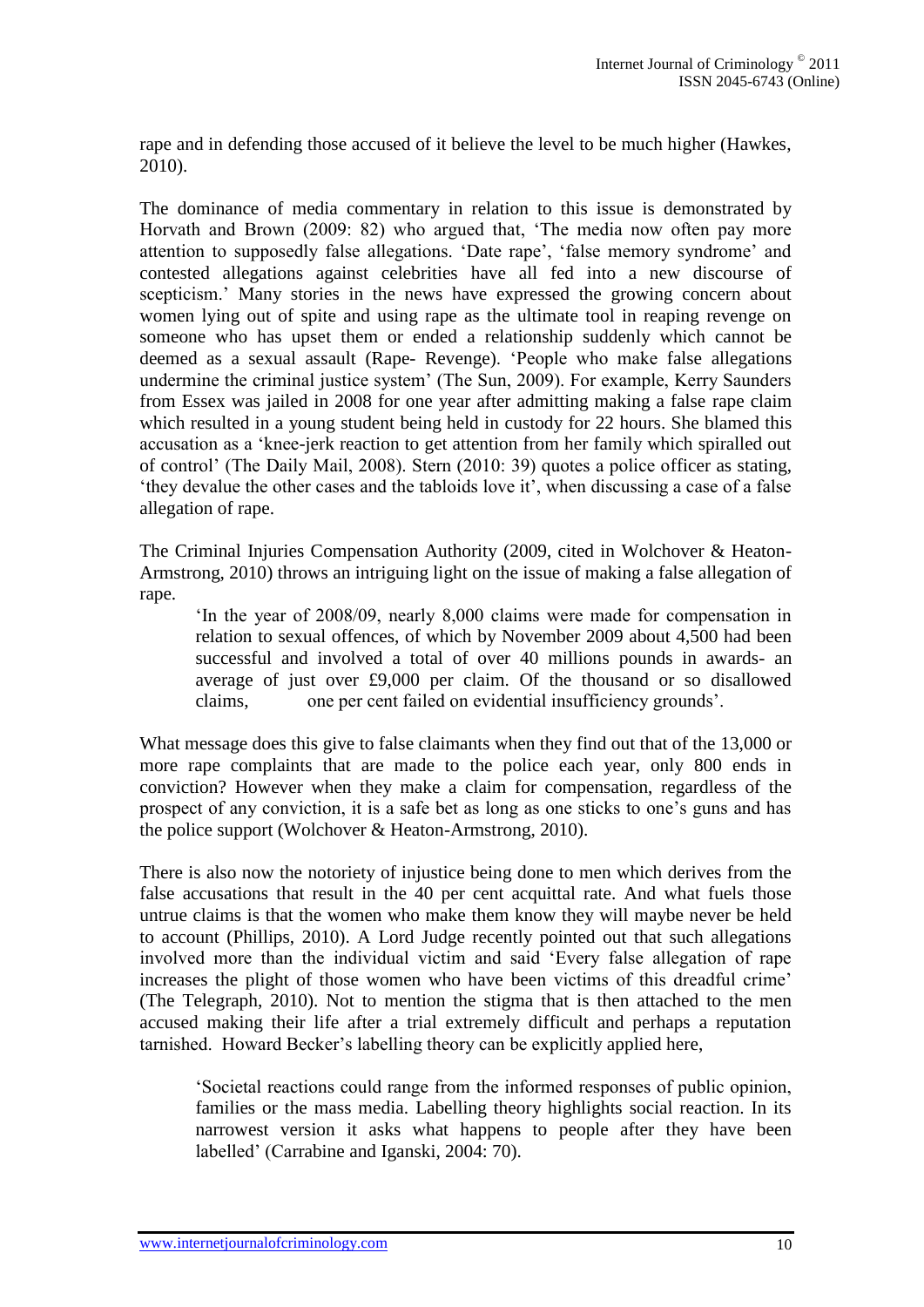As such, an additional matter of false allegations of rape is that of the idea of granting anonymity to the accused until found guilty, a proposal supported by the Home Affairs Select Committee in 2003. At present, it is only complainants that are offered anonymity throughout the legal process and their names cannot be published from when they initially make that first allegation, for the rest of their lives. Baroness Stern, in her report, quoted a legal practitioner who stated, "it would be a serious advance if we did provide anonymity to both parties' (The Stern Review, 2010: 41). On the other hand, one could suggest that no recommendation on anonymity is given for defendants in any other case, so why should anonymity for the accused only be granted during a rape case.

#### 1.8 Research Conducted on the Prevalence of False Allegations of Rape

Research that is available on false allegations of rape gives a wide range of figures for how many there are (The Stern Review, 2010: 13). For example, reports set the figure from "lows of 0.25 per cent (O"Reilly, 1984) and 1 per cent (Krasner et al., 1976) to highs of 80-90 per cent (Comment, 1968) and even 100 per cent (Kanin, 1985)' (Kanin, 1994: 84). The current problem with determining how prevalent false accusations really are is said to due to several factors such as "jurisdictional variation in definition, criteria, and reporting practices, as well as the fact that not all rapes are reported" (Gross, 2009: 67). It is important to make the point that almost all published research recognises the problem with defining what means 'false' in a false allegation. Most refer to 'false' as implying that the accusation is' malicious'; but currently there is very little evidence to support the belief that most false allegations involve malice on the part of the complainant (Adshead, 1996: 98). Due to this problem with definition, studies present notable limitations such as possible non-representative samples which preclude generalisability (Gross, 2009: 67).

The most insightful piece of research on false allegations of rape came from Eugene Kanin (1994). The study looked at 109 forcible rapes that were disposed of in one small midwestern town in the USA between 1978 and 1987; cases were only determined to be false if and when the accuser admitted that no rape had occurred (Gross, 2009: 67). The study involved using polygraphs to ascertain whether a complainant was lying, and the results found that 41 per cent of all of the forcible rape complaints were found to be false, and a follow up study where polygraphs were *not* used showed that 50 per cent of the complaints were false (ibid). Furthermore, the study led to the conclusion that making a false allegation of rape was able to serve three major functions for the complainants: "providing an alibi, a means of gaining revenge, and a platform for seeking attention/ sympathy" (Kanin, 1994: 85). Of course, one cannot assert that these functions are mutually exclusive or exhaustive. Kanin highlights the act of seeking revenge by making a false allegation of rape as, in his opinion, the most serious. He states that "because the suspect is always identified, these false allegations potentially pose the greatest danger for the miscarriage of justice' (ibid). Unfortunately, this piece of research, by its own admission, lacked generalisability as the findings came from a single police agency handling a small number of cases (Kanin, 1994: 89).

Much more research is needed to understand such allegations and Baroness Stern, writing her independent review, called for the Ministry of Justice to commission and publish an independent research study into the frequency of false allegations of rape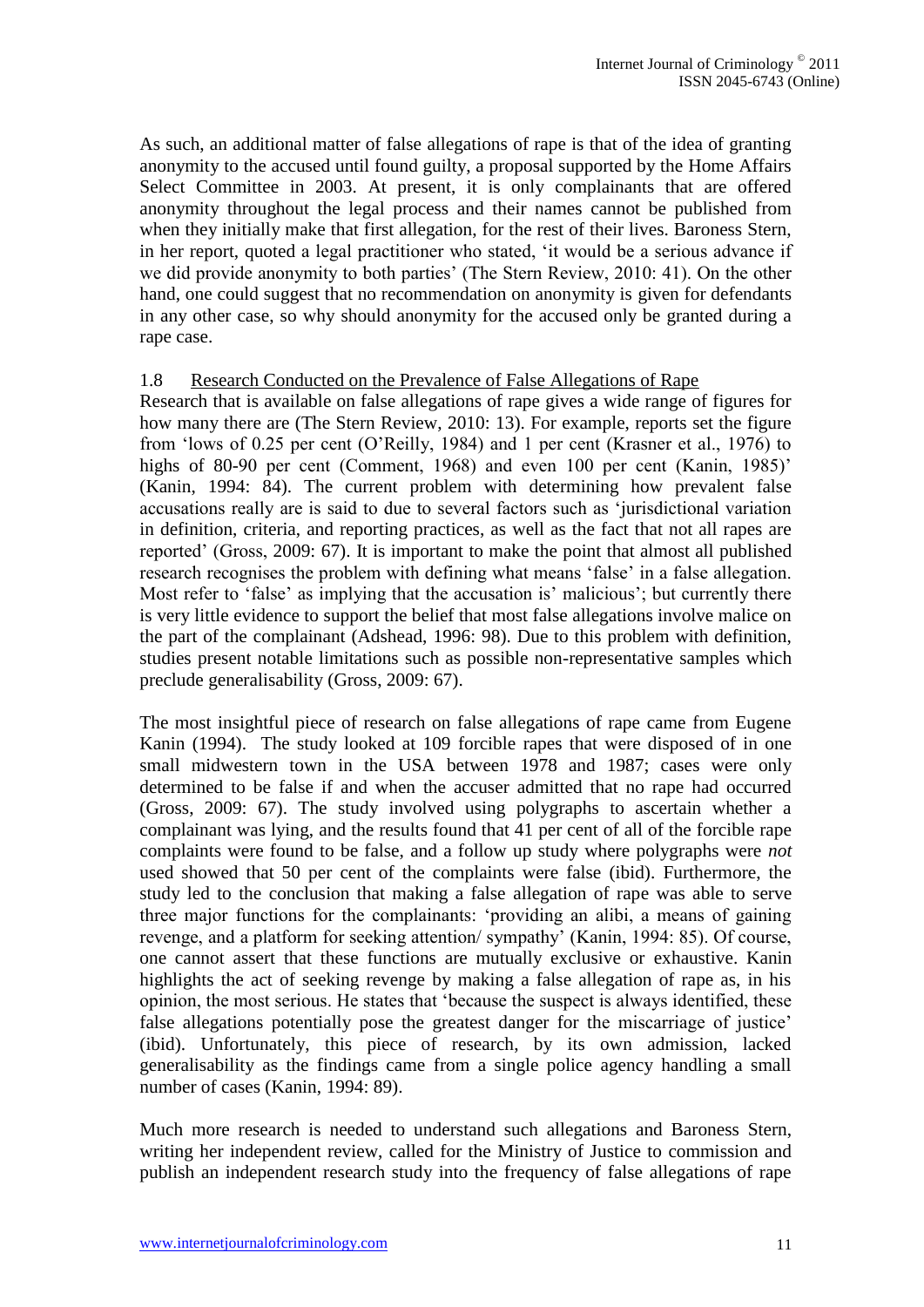compared with other offences, and the nature of such allegations (The Stern Review, 2010: 41). From these recommendations, the government has appointed an independent research company to conduct a case file review of a large sample of serious sexual and violent crimes in order to assess the prevalence and circumstances of false allegations; the report will be published in the second half of 2011 (Home Office, 2011).

This report was commissioned by the government in March 2011 after primary research has been conducted, and as such the investigator was unable to question professional participants on their thoughts.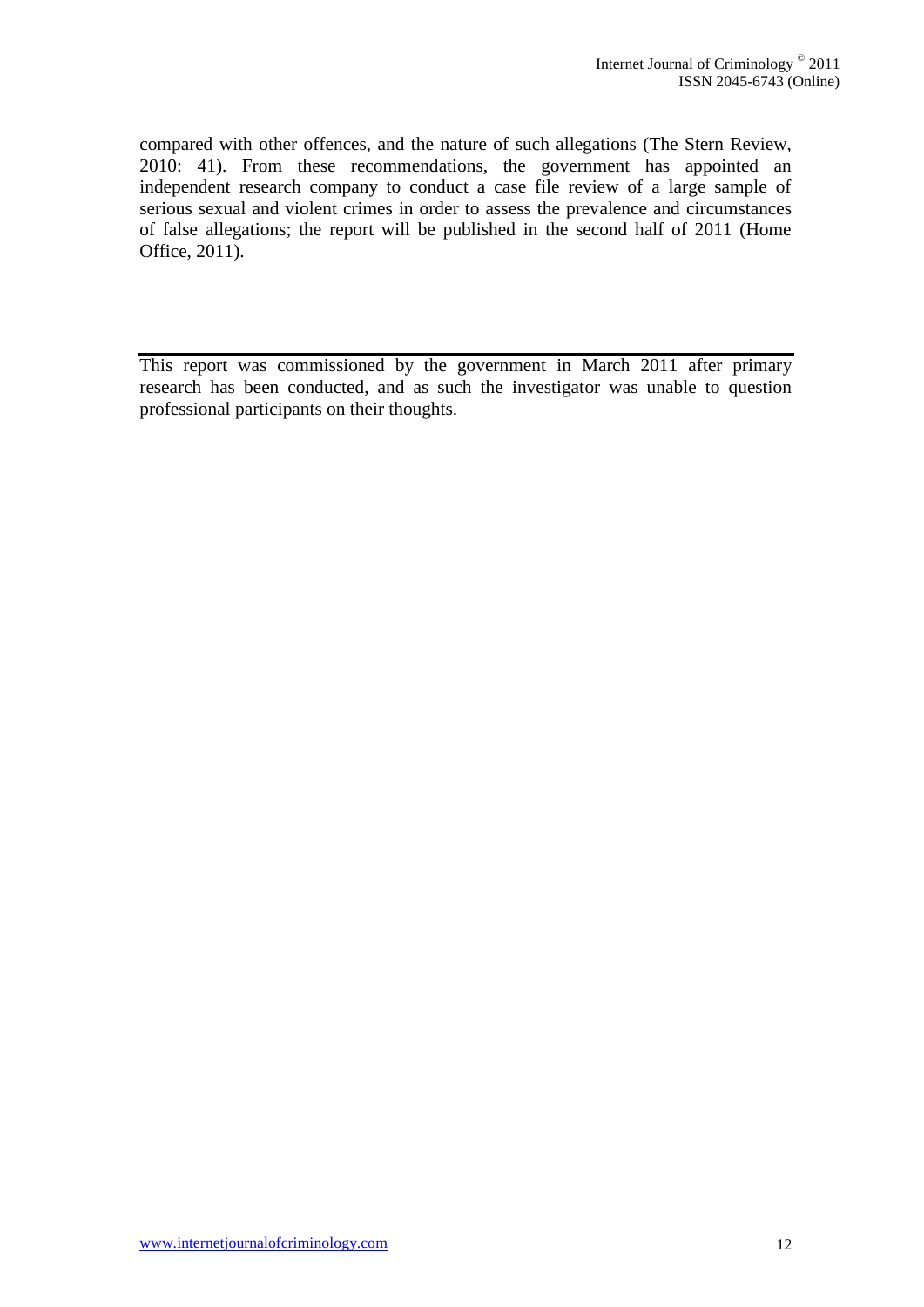# **Chapter 2 - Methodology**

#### 2.1 Introduction

The chosen methods of data collection and analysis for the purpose of this research were both qualitative, which took the form of semi-structured interviews, and library based research. Both were used to gain an objective and detailed perspective on how false allegations of rape made by women impact on the workings of the criminal justice system. In order to address the research aim, interviewees were selected using purposive or convenience sampling. This means that the research is not representative of the population as the information gathered has been chosen from a narrow and selective group of participants. It was, therefore, decided that to gain more valid findings, data triangulation of both primary and library based research was needed as it "is a more direct check on the validity of observations by cross checking them with other sources of data" (Sapsford & Jupp, 2006: 89).

#### 2.2 Ethics

There are many ethical implications and limitations with the research as rape is an extremely sensitive subject. The researcher submitted a research proposal for approval from the SREC which conforms with the British Society of Criminology ethical guidelines before any fieldwork took place. The researcher was granted approval to conduct the interviews with professionals working in the field of rape and to conduct an interview with someone who was recently falsely accused of rape. Whether conducting research on a sensitive subject area or not, it is important to not just to gain consent from participants, but to gain *informed* consent.

Jupp et al, (2011: 167) state that "for consent to be fully informed it is incumbent upon the researcher to explain as fully as possible, and in terms meaningful to participants, the questions of… what the research is about, who is undertaking and financing it, why it is being undertaken, how it is to be promoted and how any research findings are to be disseminated". Participants were therefore informed of the research aims and objectives, asked to sign a form consenting to take part in the study and supplied with a copy of the interview schedule. This gave them the opportunity to express any concern over planned questions or decide not to divulge information about certain issues that they do not feel comfortable with. The interviewees were informed by the researcher that they could leave the interview at any stage without giving reason. Their permission was sought to tape record the interview and they were assured that their identity would remain anonymous and that all data would be kept in a secure environment and destroyed after graduation.

# 2.3 Anonymity and Confidentiality

Confidentiality "is a promise that you will not be identified or presented in an identifiable form, while anonymity is a promise that even the researcher will not be able to tell which responses came from which respondent' (Sapsford  $& Jupp, 2006$ : 295). Jupp (2011: 153) suggests that the "reassurance of water-tight confidentiality is arguably the make or break of sensitive research". Names and places of work of participants were kept confidential; however, for the purpose of the aims and objectives of the research, it was an important factor to explain where the opinions were accessed (i.e. the organisation). The main aim of the research was to determine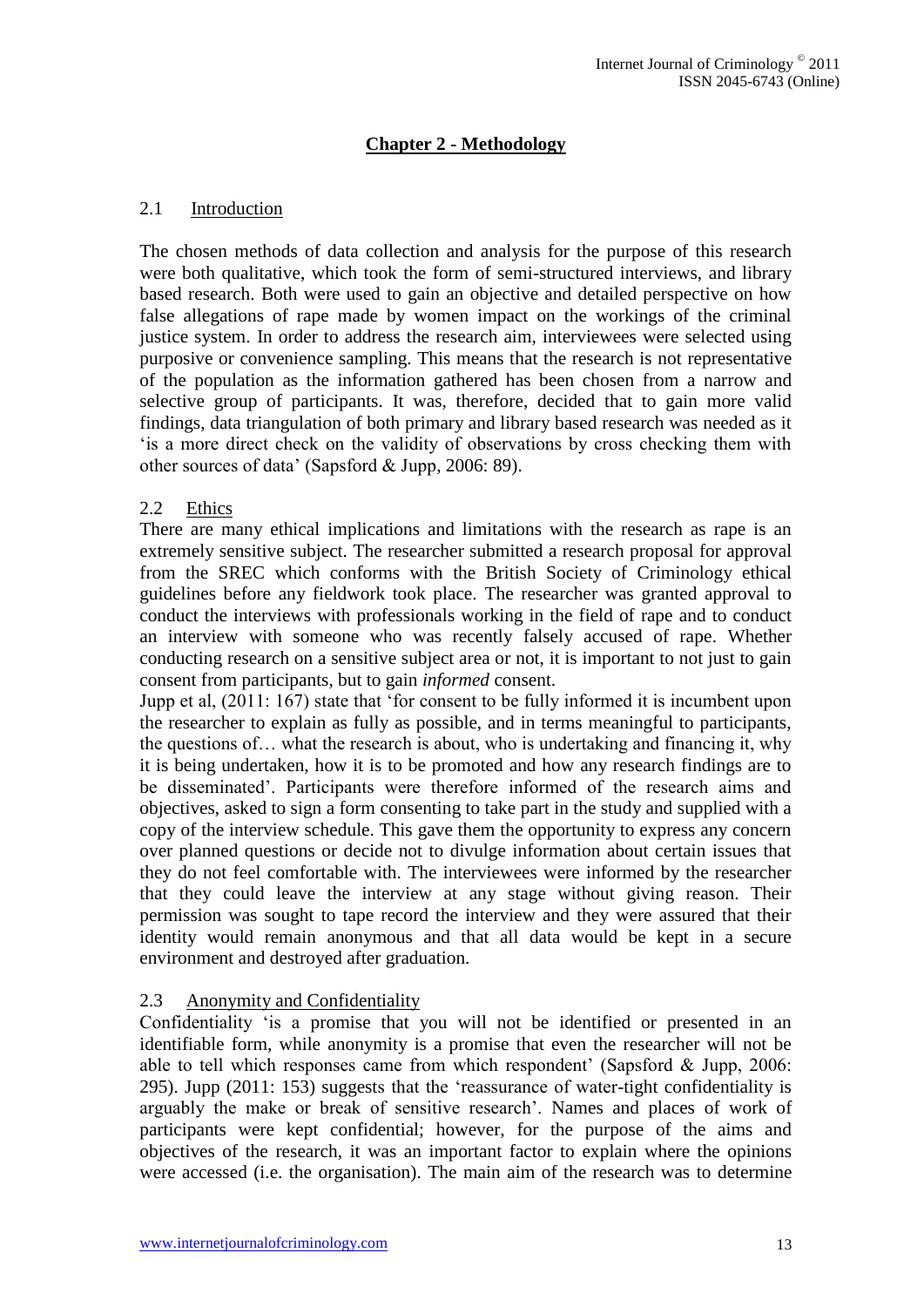whether false rape claims have an impact on the workings of the criminal justice system, so the participants are a direct link to the proposed question and this needed to be made clear. Due to the nature of the study, therefore, complete anonymity could not be assured and all participants were aware of this before the interviews took place.

## 2.4 Primary Research

In order to explore false and malicious allegations of rape made by women, semistructured interviews were undertaken with a police officer who is specialised in the field of rape, a prosecuting barrister for the Crown Prosecution Service and someone who has recently been accused of rape. This type of interview was the desired method as a "major advantage of the interview is its adaptability" (Bell, 1999: 135) and flexibility. The semi-structured interview enables analysis not only of the written responses, but also further information can be collected in response to the reactions and tones of the interviewees, which yields rich, detailed and specific data. It allows the researcher 'to explore in depth some aspects of the respondent's feelings, motives meanings and attitudes' (Jupp, 2000: 61).

One of the risks of conducting primary research in the form of semi-structured interviews is the threat of interview bias, as Bell (1993: 95) points out "there is always the danger of bias creeping into interviews, largely because, as Selltiz et al. (1962: 583) point out 'interviewers are human beings and not machines', and their manner may have an effect on the respondents'. The way in which the questions are delivered to the participant becomes a significant factor as "even with standardised questions the issue of interviewer bias comes into play- does the interviewer ask the questions in the same way and with the same tone of voice with all respondents?" (Gray, 2004: 219- 220) and this may ultimately have an impact on the reliability of the results.

Interviews enable the researcher to go straight to the source for the information and "a skilful interviewer can follow up ideas, probe responses and investigate motives and feelings" (Bell, 1993: 91). Interviews are, however, time-consuming and "consequently a costly activity and a well-planned and realistically timetabled research project will need to take account of this' (Jupp et al, 2011: 175). The researcher, for that reason, selected key quotations from all participant interviews rather than them transcribing in full to try to eliminate this problem as much as possible.

# 2.5 Question Design

The interview schedule included 12 semi-structured questions for both the professional and non-professional participants that allowed for flexibility and "[had] the advantage of allowing the respondent to answer freely without being confined by a set of answers" (Jupp et al, 2011: 149). It was of utmost importance not to include any leading questions as the answers given may be skewed and would therefore not be reliable or valid.

Particular attention had to be paid to the fact that the research topic of rape is a sensitive area, especially for the participant who has recently been accused of rape. Therefore the questions were drafted several times with emphasis on, not only the wording, but the structure of the interview itself to maintain the sensitive tone needed for this type of interview. As Noaks et al (2004: 84) point out, "the interviewer should seek to ensure that sensitive issues are embedded in the interview procedure and begin by asking about less emotive issues'. Awareness of the sensitivity required for the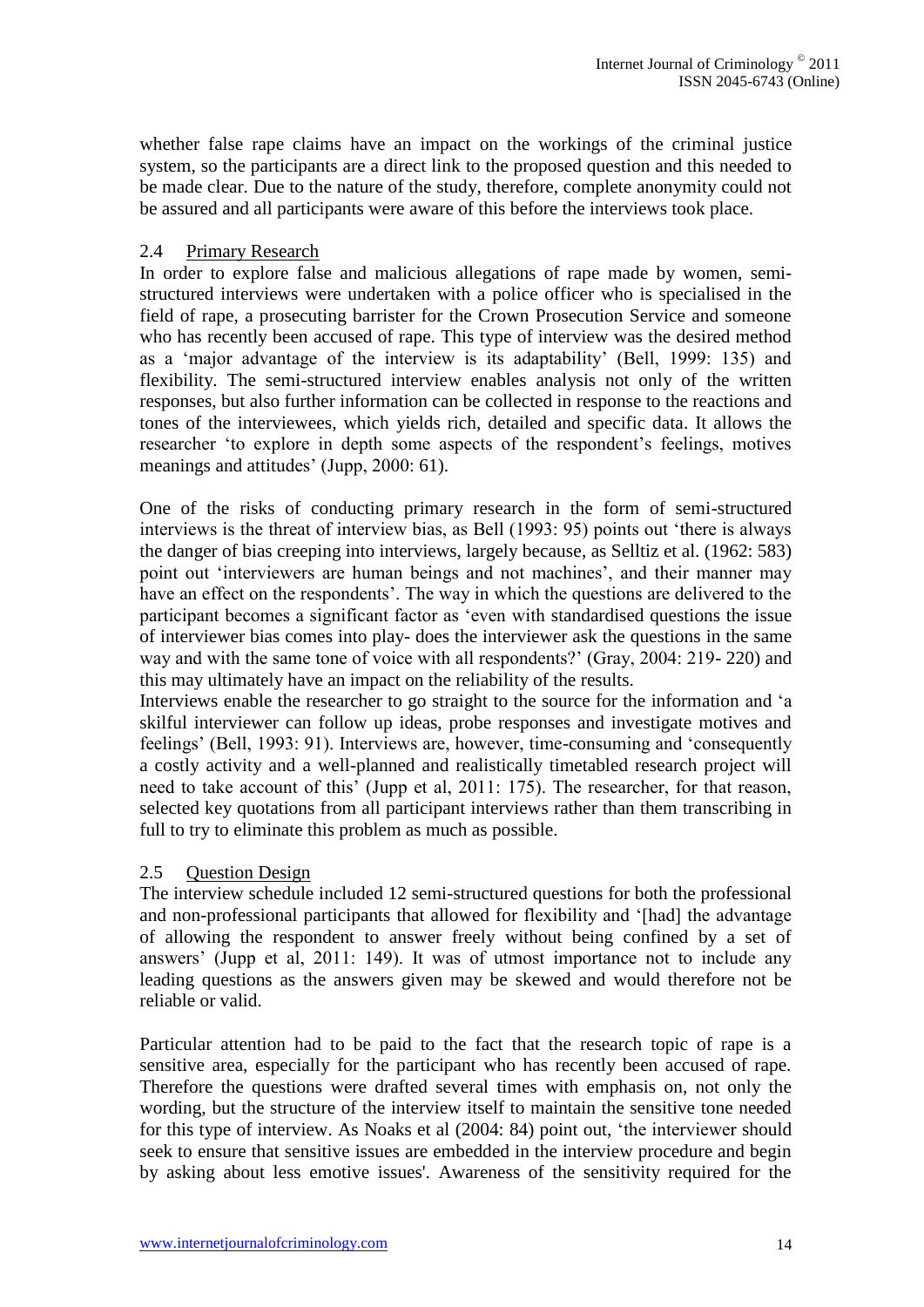research was not just applied to the interview process but continued throughout its development, as Renzetti and Lee (cited in Jupp, 2011: 147) propose that "when the topic or the population to be researched are defined as sensitive, a further level of complexity is added as sensitivity affects almost every stage of the research process".

## 2.6 Reliability and Validity

Reliability refers to whether the research concepts and measures were consistent and repeatable and "is the extent to which a test or procedure produces similar results under constant conditions on all occasions" (Bell, 1993: 64) and "must consistently measure what it set out to measure' (Gray, 2004: 219). According to this definition, the research project may be seen to lack reliability as the opinions offered a range of different responses. This does not necessarily mean that it is unreliable, however, as it did measure what it set out to measure.

Validity on the other hand is a far more complex concept, but in the case of semistructured interviews "it can be directly addressed by attempting to ensure that the question content directly concentrates on the research objectives" (Gray, 2004: 219) and as the desired research was produced the research project was therefore valid.

## 2.7 Library Based Research

For this research project, analysis of library based sources was conducted in conjunction with primary research. Library based research was used as a critical review of the existing literature on this topic, however, as there is a lack of published research in this specific area of sexual assault and not frequently discussed, this meant that many sources had to be accessed through online media sources, focusing on newspapers, and journals.

By reviewing the existing literature, it allowed for the investigation into unanswered questions in relation to the controversies that surround why women make false allegations of rape. It identified what was already known about this area and the concepts and theories relevant which were then incorporated into the final interview structure. As Wakefield (2011 cited in Jupp, 2011: 21) points out, '...doing a literature review enables the criminologist to identify relevant questions to ask, themes to include, methodologies to follow, as well as allowing for the development of conceptual or theoretical frameworks, and the framing of empirical research findings".

#### 2.8 Conclusion

The methods used for this research project suited all the requirements needed for a small scale student study. Primary research allowed for the opinions of professionals working within the field of rape to be examined and gave a detailed account of how one may feel after being accused of rape. Critical literature reviews provided background knowledge on the topic and the lack of published research that was experienced allowed for a basic structure of what questions to include in the interviews.

Even though data triangulation of these methods provided a considerable amount of information there were limitations to the research findings. It was difficult to make generalisations to the population as the sampling method chosen was purposive or convenience which meant that it was not representative, possibly affecting the reliability and validity of the findings. The findings from the primary research will be discussed in the next chapter.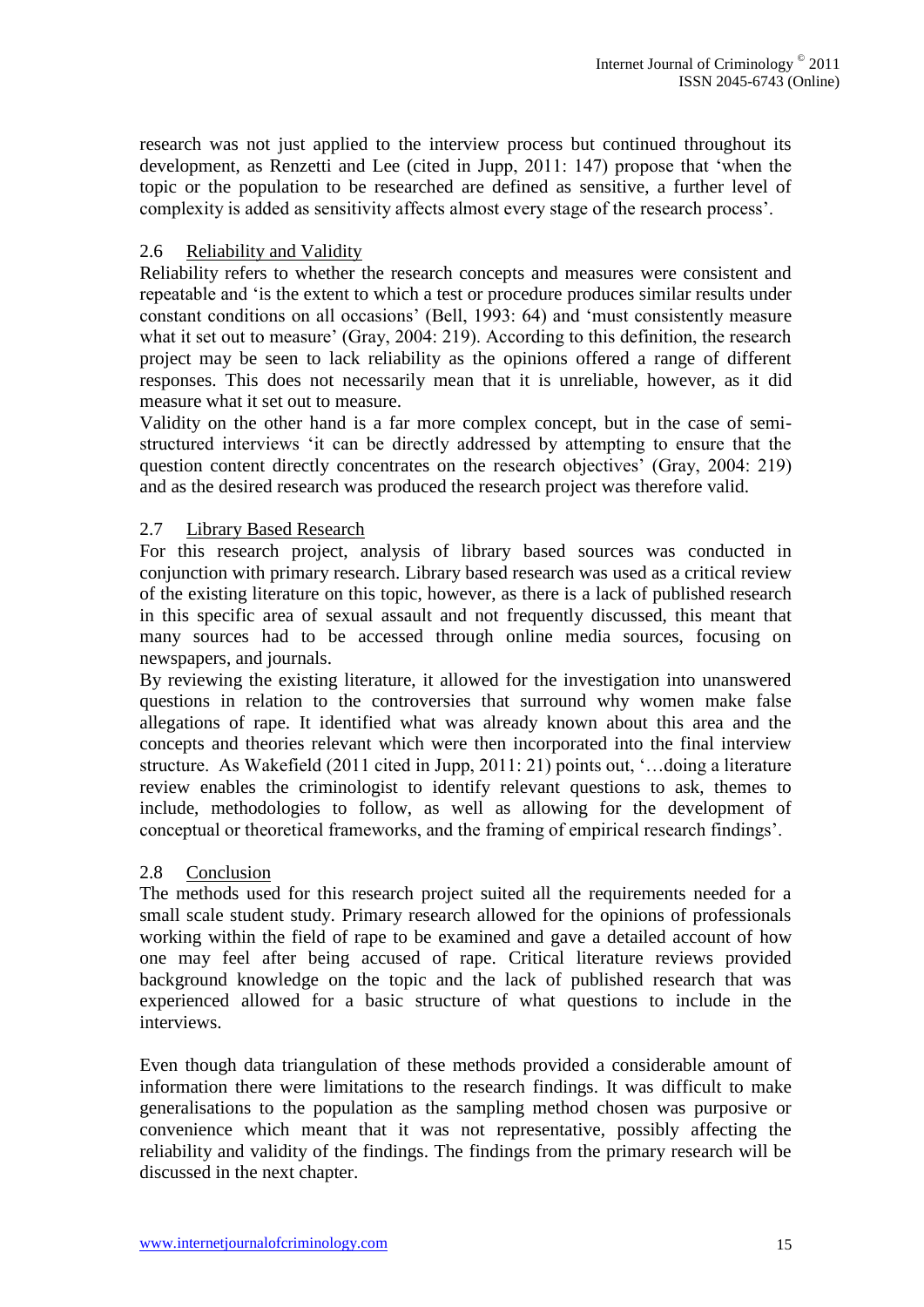# **Chapter 3- Findings from Primary Research**

## 3.1 Introduction

Primary research for this study consisted of three semi-structured interviews which were conducted with a police officer who is specialised in the field of rape, a prosecuting barrister for the Crown Prosecution Service and someone who has recently been accused of rape.

The two professional interviewees were asked the same series of 12 questions (the question schedule is included in the appendices); the key areas were split into six sections: conviction rates, the issue of 'truth' when reporting a rape claim, knowledge about possible increases in the number of false allegations of rape and any implications they may have, the outcome of a false allegation, victim precipitation and the idea of granting anonymity to the accused. The participant who was recently falsely accused of rape was asked a similar series of 12 questions; the last 2 questions were the same as on the professional interview schedule. The key areas were also split into six sections: initial reaction and background of the false allegation, press coverage, public reaction, feelings towards women who lie about being raped and any notification of an increase, victim precipitation and granting anonymity to the accused.

This chapter will bring to together the key issues emerging from the interviews. Firstly, it will compare the answers given by the professional participants and then detail the answers given by the non-professional participant.

#### **Interviews with Professional Participants Working Within the Field of Rape**

#### 3.2 Conviction Rates

Both professional interviewees accepted that there is a problem with the conviction rates in rape cases in the UK. For instance, the prosecuting barrister remarked that there is a "grave concern" about them being so low. However, the police officer argued that now they are consistently seen as being in "crisis", there is a lot more emphasis being put on the police force to rectify the 'frequently quoted low rate of 6 per cent'; this supports what is evidenced in published research. The prosecuting barrister provided some insight into why she thinks the conviction rates might be so low; she explains that

women can often be misled as to what constitutes as rape- in other words, they are often not aware that the man MUST NOT be able to say he could reasonably believe in her consent for the charge to stick. So if she has made no clear sign that the sexual intercourse is NOT what she wants, e.g. by saying nothing, prosecution counsel certainly won"t be able to get a conviction.

The police officer suggested that,

rape is an exceptionally difficult crime to report to the police and somewhat even more difficult for the police to investigate; it is a "private" crime and with no evidence, almost impossible to prove.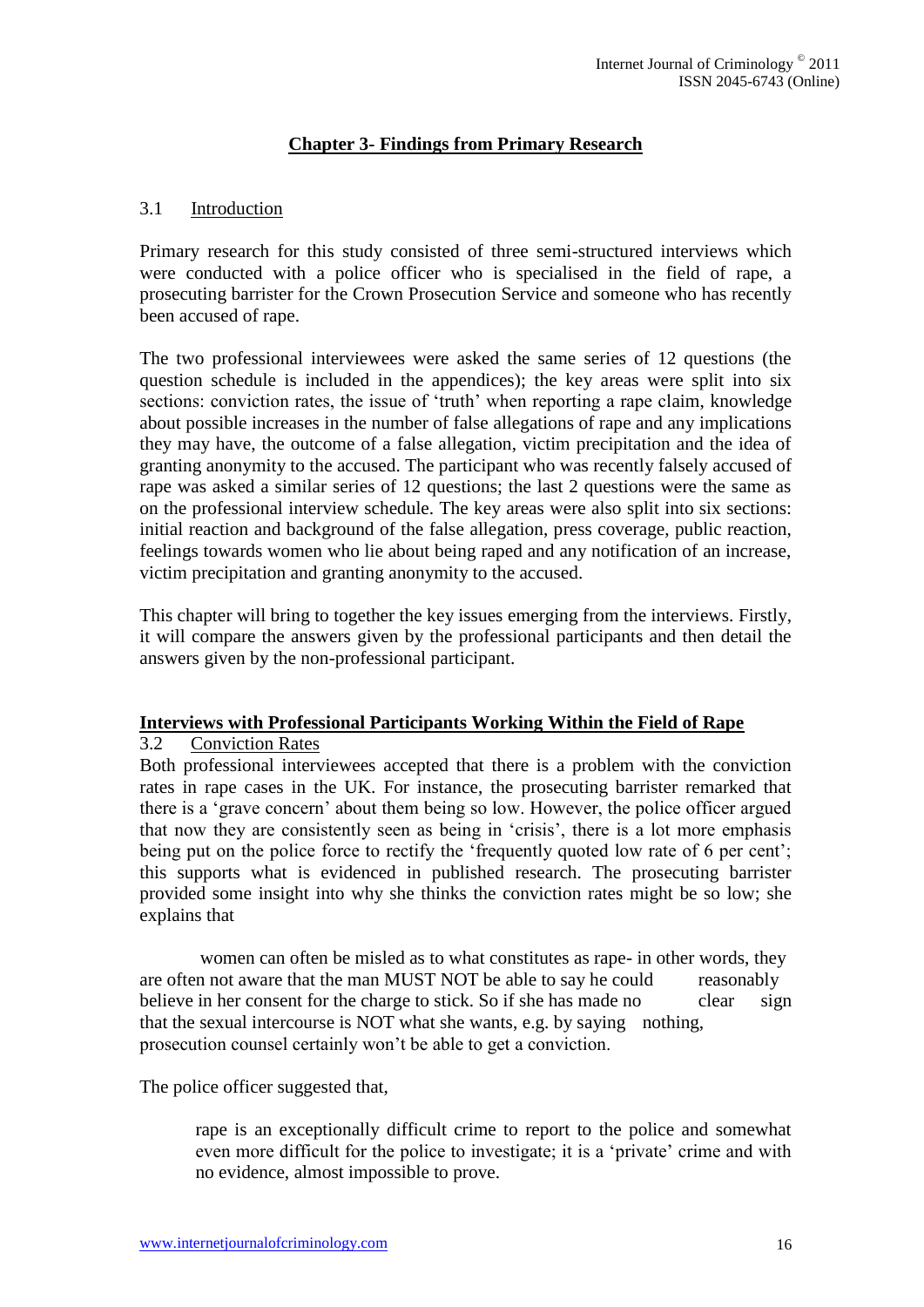The barrister expanded on this theme, adding that,

the main difficulty is that it is one person"s word against another. In the absence of any supporting evidence, there isn"t a realistic prospect of conviction and while the allegation may be true, it may be impossible to prove to the criminal standard.

Also, she added that the UK was just about the only European country that attempts to prosecute acquaintance rapes, so "the conviction rate looks rather worse than it is".

## 3.3 The Issue of "Truth" When Reporting a Rape Claim

The question as to whether women are always truthful when reporting a rape to police was described as "obviously not" by the prosecuting barrister, "otherwise there would be no convictions for perverting the course of justice". Although there was no opinion given as to why women may make a false allegations of rape, the barrister did say that the Crown Prosecution Service will only prosecute against an individual if the false allegation is deemed "malicious". The police officer explained that rape commonly occurs by way of the use of alcohol or drugs and police are "subconsciously aware that it will be difficult to prove that the victim isn"t filling in the gaps and making things up". Where there is now more of an emphasis on the investigation of false allegations due to trying to tackle the low conviction rates, she adds "we know much more about false allegations than we used to and this can sometimes put a subconscious doubt in one"s mind". This supports the research of Temkin (2002) in her study which found there was a shared belief among the police that complaints were frequently false.

#### 3.4 Knowledge of an Increase in False Allegations of Rape and the Implications

Both the prosecuting barrister and the police officer acknowledged that they had become more aware of false allegations of rape made by women, both through their working life and through stories reported in the press; the barrister's view was that "there is a perceived increase as newspaper accounts of such lies are much more common nowadays". This highlights the existing literature on media commentary of this issue and how the media now pay more attention to these types of stories and in turn created a new discourse of scepticism. The police officer said, however, that although she had noticed this increase in terms of the publication of stories detailing false rape claims, she considered this to be because "these sorts of stories make good news copy' and that some of the facts about the case 'may be over-the-top'. As mentioned before, the police officer explained that she had noticed more of an emphasis on the investigation of rapes in order to improve conviction rates, and subsequently a lot more was now known about false allegations of rape made to the police. This, she had noticed, can sometimes "put a subconscious doubt in one"s mind" over the victim"s claims. She went on to explain, however, that "every rape claim is believed, and everything possible is done to get a conviction for that individual". She added that, "the police are unaware of the actual number of complaints that turn out to be false". The prosecuting barrister said that she

personally feels very strongly that false allegations of rape are a dreadful offence, in that they undermine genuine rape cases and thus do a great disservice to women in general.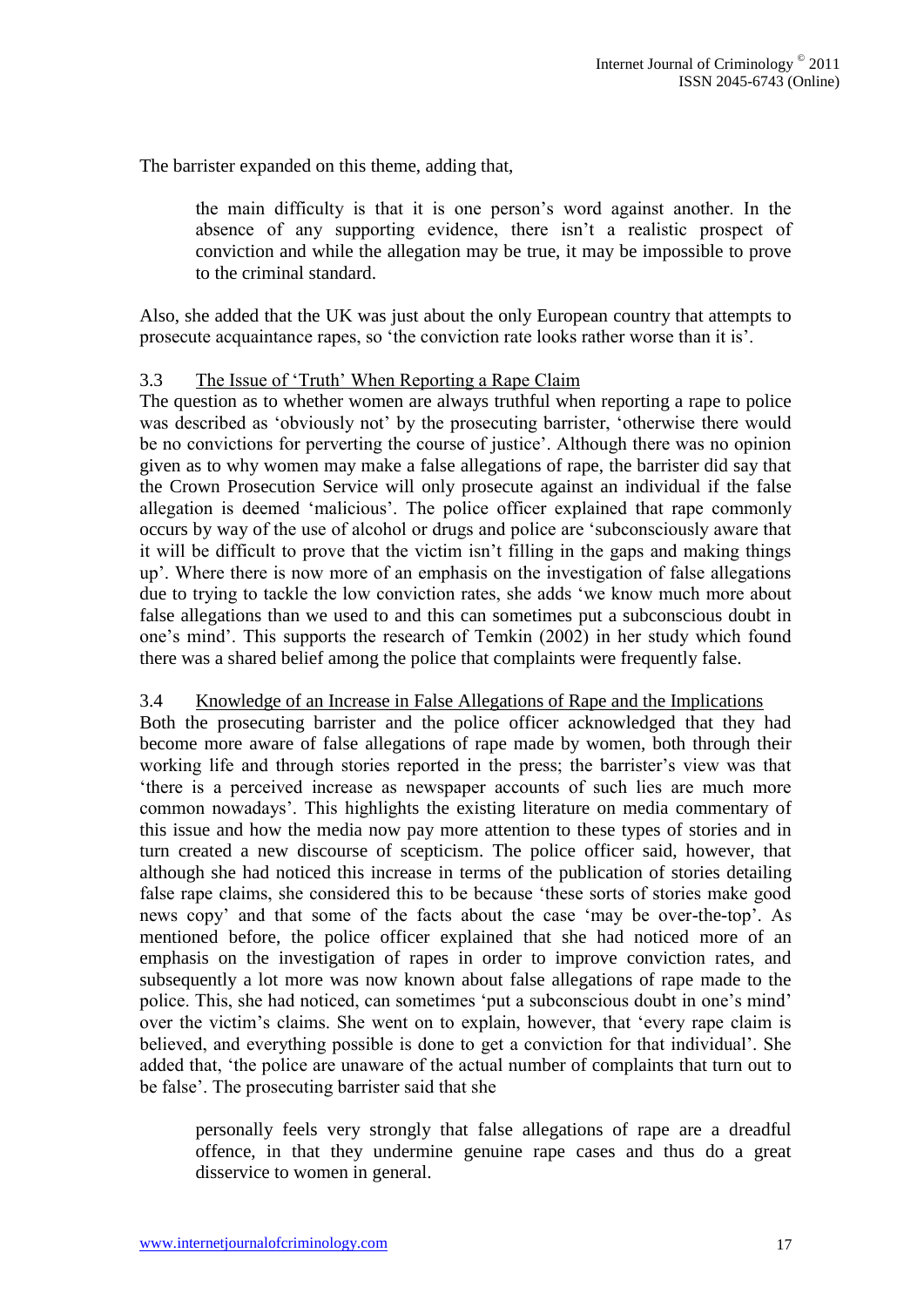She referred to a recent case when a complainant was tried at court twice, firstly for making a malicious false allegation of rape and hence perverting the course of justice, and on a second occasion because the first trail resulted in a hung jury. She held the belief that the Crown Prosecution Service held a re-trial to

make an example of this woman, a woman who was quite clearly lying and had the audacity to keep lying in the courtroom. A custodial sentence shows that this is not an acceptable way of behaving, in this case after a relationship breakdown.

She directed attention to the case of R v McKenning [2008] EWCA 2301 LCJ, which is the leading sentencing case law on making a false allegation of rape. The man was held in custody for 27 hours and left in suspense for three months. Two years imprisonment for perverting the course of justice was upheld.

## 3.5 The Outcome of a False Allegation of Rape

The prosecuting barrister and the police officer both acknowledged that the most serious outcome of or penalty for making a false allegation of rape, in law, was a custodial sentence. The barrister explained that she personally considered the most serious outcome of a fabricated allegation is the effect on genuine rape claims, and the disservice they do to women in general.

#### 3.6 Victim Precipitation

Reference to a culture of 'binge drinking' was made by both the prosecuting barrister and the police officer, and both accepted that certain behaviours will have an impact on people"s judgement about the victim"s credibility and reliability. The police officer explained that "certain men will go for certain women and you can"t help but think this is because she is drunk, and therefore in a vulnerable position". The prosecuting barrister explained that this "shouldn"t have an effect on the judicial system but unfortunately it does". It was not acknowledged by either participant how often they think alcohol is involved when making a false allegation of rape. The police officer did point out, however, that

alcohol can be seen to lower one"s inhibitions, it may be possible that she can wake up in the morning and regret what she has done and decide report it to the police. Regret is not rape.

# 3.7 The Idea to Grant Anonymity to the Accused

The prosecution barrister did not comment on the idea of granting anonymity to men who have been accused of rape, only to say that she thought it was "a ludicrous idea and would never happen". The police officer explained that there would have to be "more proof of the perceived high rate of false allegations of rape before anything actually happened", she added "that if men got special conditions for the right to anonymity, it would reinforce the idea that lots of women make up lies about being raped. We simply do not know enough about this yet.'

#### **Interview with Someone who has Recently been Falsely Accused of Rape**

3.8 Initial Reaction to Being Accused of Rape and Background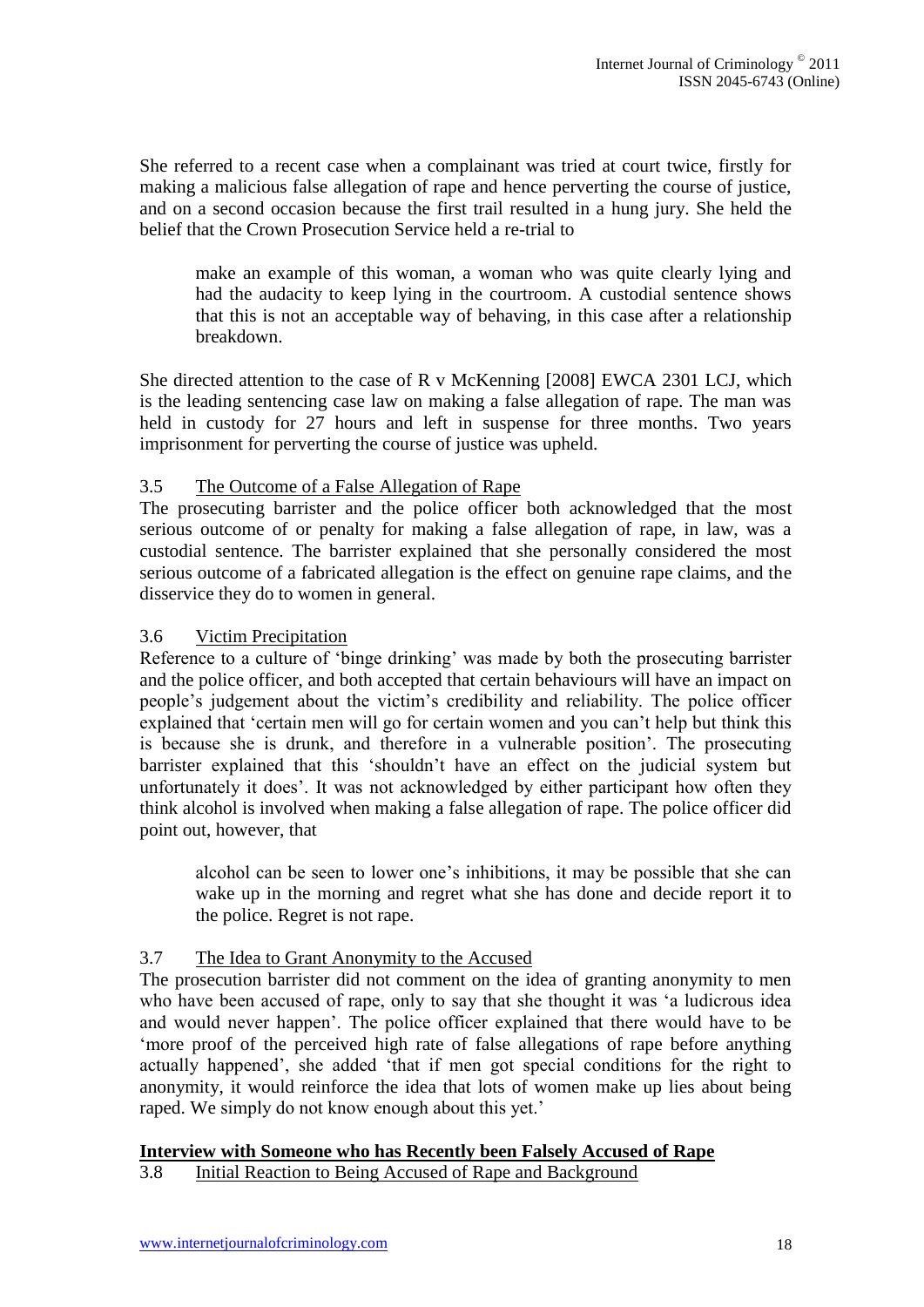The participant described the initial reaction to being told he was being arrested for rape as a "complete shock", and that he would "always remember every detail of what happened from that moment until release the next day'. He explained what happened to him the evening that he was arrested and how the arresting police officers 'rifled through everything in the house". He explained that by this point, he could see his neighbours coming out of their homes and "trying to get a good look at what was going on" but that he "would probably have done the same". Whilst items from his home were put into evidence bags, he was led outside into a police van and driven to the police station. He was then questioned for 3 hours and held in custody for another 18 hours. When discussing the background of the rape allegation, the participant explained that he had received a message from the complainant's friend accusing him of rape a few days prior to the arrest. When he contacted the complainant in response to this message, she disclosed that it "may have slipped out about you raping me, but I wasn"t being serious'. On arrest, the participant made it clear that he had not raped the complainant and could prove that she was lying by showing officers this message. Consequently, the participant was then released immediately having spent a total of 21 hours in custody. It is true that the complainant and the participant were in a relationship for around three months, but the participant was not happy and asked her to not contact him again. He explained that, in his opinion, she had reacted badly to being told this and decided to "get him back". The complainant was eventually charged with perverting the course of justice and sentenced to two years imprisonment.

# 3.9 Press Coverage

The participant explained that the false rape allegation was reported by both local and national newspapers. Although he was not charged with rape, he said that "even the word and your name in the same sentence is enough, enough to ruin you". He explained that he thought the press had decided to publish details of the case because the complainant"s father was a police officer and it made good news copy, as well as showing the public that falsely accusing someone of rape is not something that is dealt with lightly. His picture was printed in 4 of the 6 newspapers that reported on the trial and his name was always printed in full.

# 3.10 Public Reaction

Although he described his friends and family being "supportive and never in doubt" of his innocence, he explained that he lives in a very small town and "everyone knows everyone". He described a time when he was in the local public house about a week after the arrest, and thought everyone was looking at him and talking about him. He explained that this was not actually the case but "people are quick to judge and think what they want to think'. This quote supports existing literature and draws on the conclusions made by Becker about labelling theory and "societal reactions". He explained that he did not lose his job because of the allegation, but did take a considerable amount of leave due to stress. He also explained that he lost a lot of weight and was unable to sleep and prescribed sleeping tablets.

#### 3.11 Feelings Towards Women who make False Allegations of Rape and Knowledge of an Increase

The participant explained that women who falsely accuse men of rape "make a joke out of women that are genuinely raped". He added that he "doesn"t understand how someone can lie about something so awful". When discussing whether he had noticed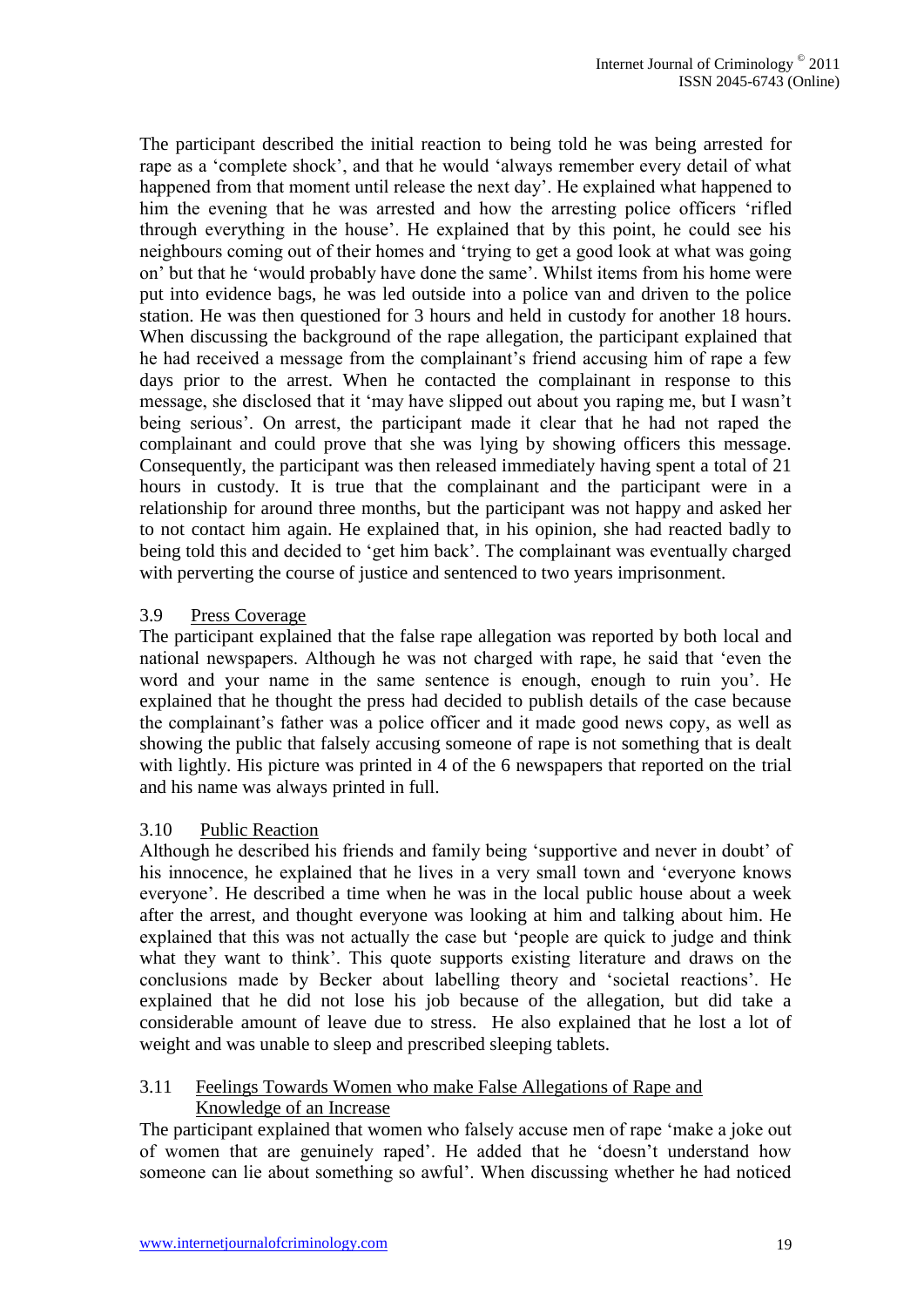an increase in the number of false allegations of rape published in newspapers, he said he had but was not sure whether this was because his attention was drawn to them because of his own experience.

## 3.12 Victim Precipitation

The participant did not provide an opinion of whether he thought women could "provoke" rape through their dress or behaviour. He said only that some men would try to 'take advantage perhaps'.

## 3.13 The Idea to Grant Anonymity to the Accused

The participant agreed with the idea to grant anonymity when one is accused of rape and explained that he would have 'felt much less of a victim' himself had his name not been 'thrown about as a rapist' in the papers. Although agreeing with this idea, he can see why this is not the case as yet, and added that

it"s controversial, and you"ll always get people criticising it so it"ll never go ahead. I was lucky, I wasn"t falsely branded a rapist, but others have and that"s just not fair.

This supports existing literature in whilst agreeing that granting anonymity to the accused may pose a good idea, does cause controversy and for this reason may not come into force.

3.14 The next chapter will bring together the findings from both library based research and primary research in a discussion of relevant key issues.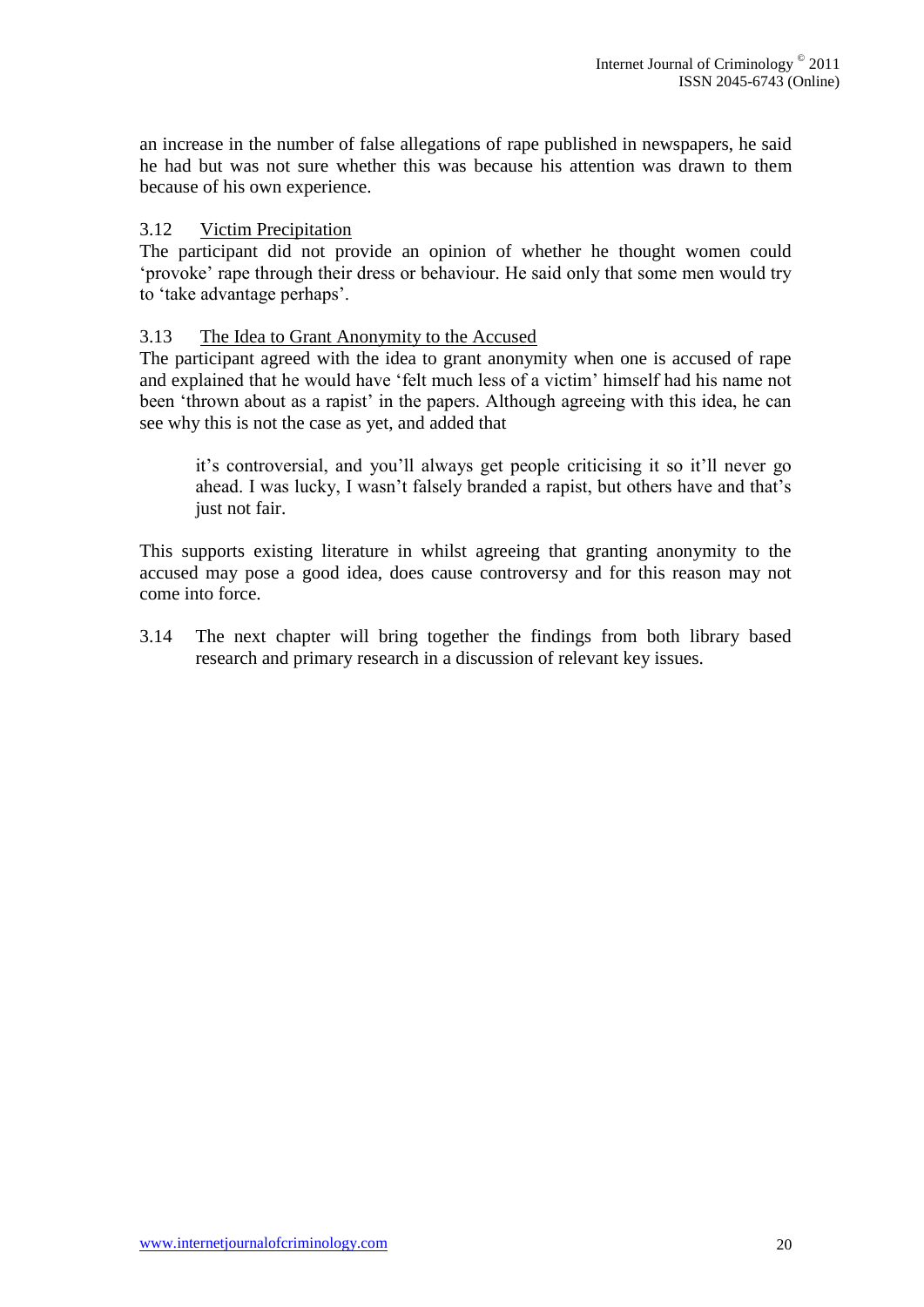# **Chapter 4 - Discussion**

## 4.1 Introduction

The study aimed to discover whether false allegations of rape made by women effect the workings of the criminal justice system whilst examining the views of professionals working within the field of rape and someone who was falsely accused of rape. This chapter will revisit the key focus areas in relation to the findings from both primary research and library based research.

## 4.2 False Allegations of Rape as a Reality- Revisited

Legal doctrine and its enforcement has been said to have been significantly influenced by the spectre of false allegations of rape. The fear of false accusations has been used to justify such evidential rules such as the corroboration rule, and as established in this study, continues to influence police and prosecutorial decision making. As referred to in Chapter 1, false allegations of rape are now becoming a real and troublesome reality, as was evidenced by professionals working within the field of rape. They are now more aware of false accusations during their working life and through media coverage which express a growing concern with women who lie out of spite and use rape as the ultimate tool in reaping revenge. This study has found that police are now much more aware of the emphasis being put on tackling the low conviction rate of rape, and consequently a lot more is known about false accusations. Studies into a "complainant disbelief" (Kelly et al., 2005, Temkin, 2002) revealed that "despite a focus on victim care, a culture of scepticism remains with the police" (Rumney, 2006: 136). Primary research supports results from these studies as it was established that "false allegations can sometimes put a subconscious doubt in one"s mind over the victim"s claims", thus certainly affecting the workings of the criminal justice system.

Media coverage have been evidenced in this study to portray an increased number of false allegations (The Times, 2001); whereas existing literature suggests that they are no more common than in any other crime (Temkin, 2002). In the absence of official crime statistics and Home Office information, it makes it extremely difficult to estimate how many claims of rape are false and how far the criminal justice system accept that this is problem. One is left to read into the media commentary and the dominance of such stories, which can suggest that they are more common than they are. Primary research can confirm this observation as it was stated that there is a "perceived increase as newspaper accounts of such lies are much more common nowadays". As evidenced in Chapter 1, law professionals are quoted in the media as stating false allegations of rape are "undermining the criminal justice system". It was established in this study that professionals also believe they undermine genuine rape cases and do a great disservice to women in general. Primary research also established that the Crown Prosecution Service (CPS) is intent on making an example of women who lie about being raped and hope a custodial sentence will show that this is not an acceptable way of behaving after a relationship breakdown, for example.

Rumney (2006: 129) states that "judges, legal practitioners and scholars have commented upon the ease with which women, children and sometimes men fabricate an allegation of rape". However, as yet, there is no systematic research on the prevalence of false rape claims and the motivation remains unclear. Primary research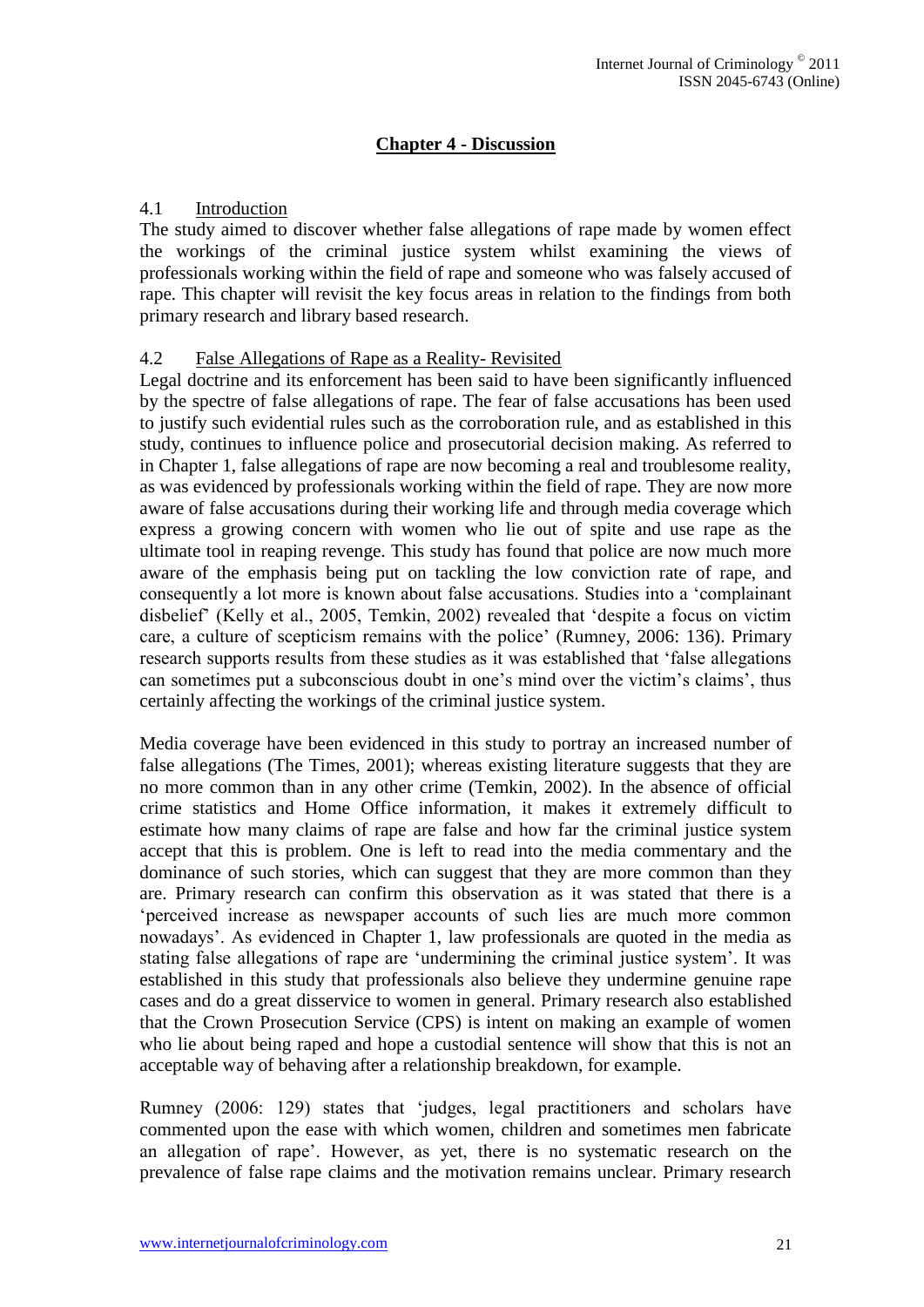found that the CPS only prosecute for perverting the course of justice if the allegation is deemed "malicious", although levels of malice are subjective and certainly differ from person to person. This is one of the perceived problems associated with conducting research into false rape claims, as what does constitute as a malicious accusation? At its basic level, a false allegation is the description of an event that the complainant knows never actually happened, but also suggests a conscious and/or malicious motive- could it be that some false allegations fall outside this definition and dismissed?? Incorrect and unreliable assumptions about false accusations provide a poor foundation upon which to develop appropriate policy responses to rape (Rumney, 2006: 129). Such inadequacies have been noted and consequently the government have commissioned independent research into the prevalence and circumstances of false allegations.

In recent times the issue of false allegations and suspect and defendant rights has caused debates over whether to grant limited anonymity to those involved in sexual offences. Primary research has demonstrated the emotions of an individual who was falsely accused of rape and the difficulties faced after the allegation was made. It clearly confirms Becker"s (1963) labelling theory on how the identity of an individual is influenced by society. During the passage of the Sexual Offences Bill in 2003, the amendment to anonymity was introduced by the House of Lords, but was later defeated. It was in favour of granting anonymity to the accused for fear of causing a miscarriage of justice.

This study has shown that the idea of granting anonymity for the accused is advantageous to the defendant, however also illustrates that if any further action into this issue to proceed, there is a great need for research to be conducted into the prevalence and circumstances of false allegations.

# 4.3 Conviction Rates

The fear about conviction rates of rape being so low referred to in Chapter 1 has been shown to be present in this study, having been considered a "grave concern" by one of the professional participants. The study also found that the 6 per cent figure is now frequently quoted to the police force, and as such there is emphasis being put on them and other criminal justice agencies to rectify this problem as they are seen as being considered in "crisis". It has been suggested in this study by the prosecuting barrister that women can often be misled as to what constitutes rape, for example that the man *must not* be able to say that he reasonably believed in her consent. This suggests that there is some need to educate women to demonstrate that although their allegation may be true, it must be able to be proved to a criminal standard.

False allegations of rape have been evidenced by professionals in this study to further feed into the "culture of scepticism" by police and the judiciary; suggesting that they are another rape myth that genuine victims must overcome for a conviction to be obtained (Kelly et al., 2005). This is also supported by the Metropolitan Police"s Assistant Commissioner who blamed police for "often greeting complainants with scepticism and inertia" (Dyer, 2008). As stated by a police officer specialised in the field of rape, she feels "a subconscious doubt can be put in one"s mind" and thus certainly places doubt over the victim"s claims. Financial motives for concocting allegations of rape referred to in Chapter 1 gives some indication for motivation for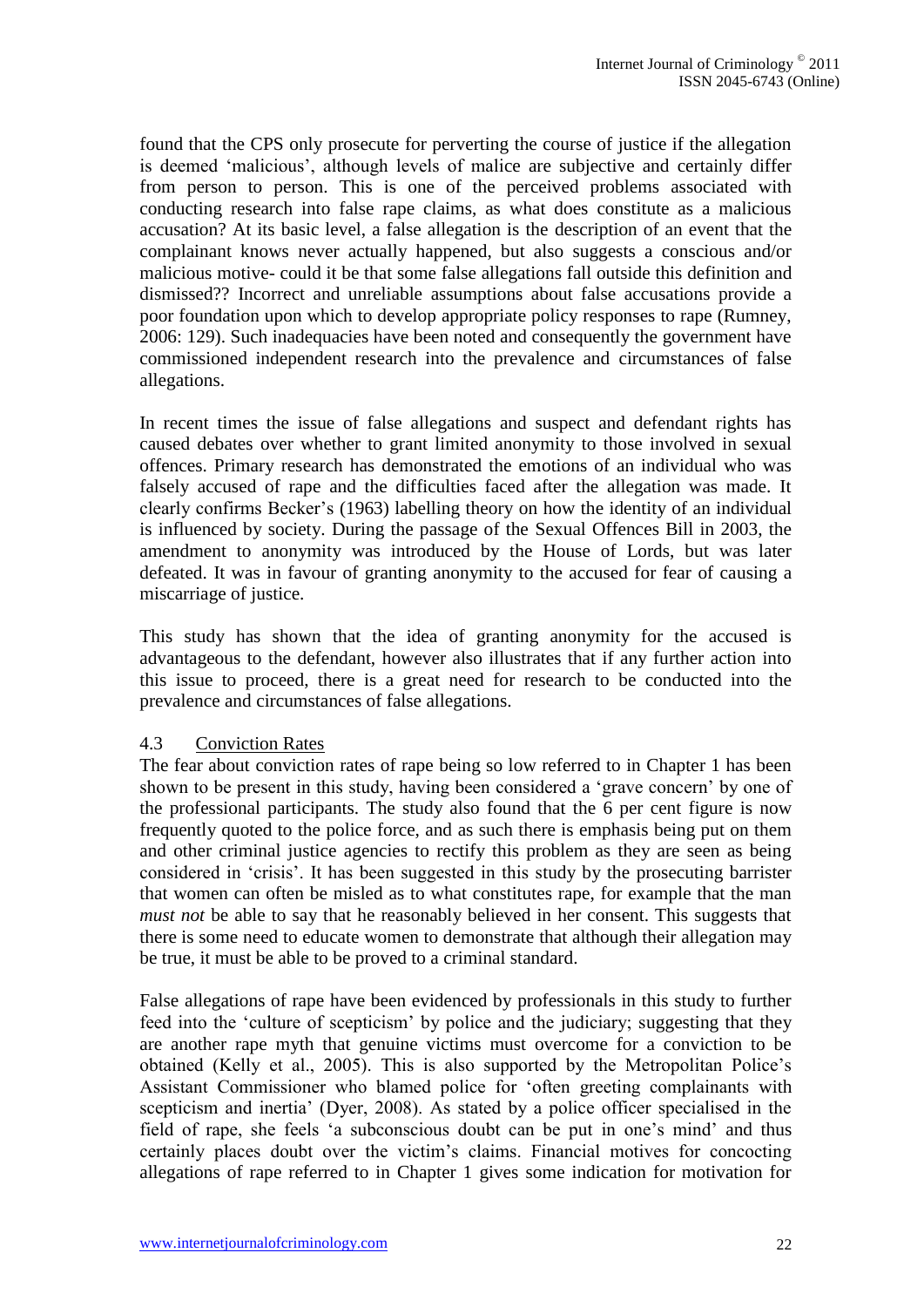making a false accusation, but at what cost? This study has shown that professionals working for the criminal justice system feel women who lie about being raped do a great disservice to women in general and that it is a dreadful offence. Many would argue that it is difficult enough for a female to enter a police station in order to report a sexual assault. But this does not mean it is difficult for a determined liar to do so; "whether it be to exact revenge, to cover up for a feared pregnancy or to gain celebrity and cash by alleging she was raped by a famous footballer' (Wolchover & Heaton-Armstrong, 2010), making a false allegation of rape is easy. To explain away the absence of any signs of violence, she must only explain that she was too intimidated to resist and it is her word against the defendant"s.

## 4.4 Consent and the Role of Alcohol

This study conformed to previous research findings that consent was the most essential aspect of any rape case. It established that although the allegation from the victim may be true, in the absence of any supporting evidence it is almost impossible to prove that allegation to a criminal standard. It can be suggested that the consent defence is often used by defendants as it is considered to be a useful strategy as rape myths are now believed and acted upon my members of the jury, both male and female. (Barnes, 2005: 267).

The role of alcohol was found to be a contributing factor when considering public judgment about the victim"s credibility and statement reliability. Primary research established that certain behaviours do have an impact on jurors, particularly when the victim is drunk and/or has ingested drugs. Both professional participants referred to a culture of "binge drinking" among females and that they can put themselves in a vulnerable position by drinking alcohol in large quantities. The police officer pointed out that alcohol does lower one"s inhibitions, and it can be suggested that the complainant may wake up in the morning and regret what she has done and report it, but regret is not rape. The barrister adding that alcohol should not have an effect on the judicial system, but unfortunately it does. They did not, however, make any reference to the "victim blaming" viewpoint as referred to in Chapter 1 that contends "certain kinds' of women go around 'asking for trouble' and 'eventually get themselves raped' (Gibbs, 1991 cited in Karmen, 2004: 124). Conversely, the opinion poll by ICM (2005) that found one third of respondents agreed that women who act flirtatiously or are drunk should be held partly or fully responsible if they were sexually assaulted (cited in Horvath & Brown, 2009: 128), this shows that the attitudes of criminal justice professionals differ from those of the public.

To quote jurist Sir Matthew Hale over three centuries ago, "rape is an accusation easily to be made and hard to be proved, and harder to be defended by the party accused, though never so innocent" (Hale, 1736 cited in Edelstein, 1998: 351). When faced with the guilt and shame of being unfaithful to a partner and where alcohol is blamed by the complainant, fabricating a rape claim may seem like a forgiving idea. It allows for an excusable alibi, placing all fault onto the man and diverting attention away from the complainant"s misbehaviour. No evidence exists to suggest that something unique or defective in the female condition prompts such behaviours, so how much can alcohol be blamed for causing women to concoct lies about being raped? It is a problematic question, and as yet, no such data is available.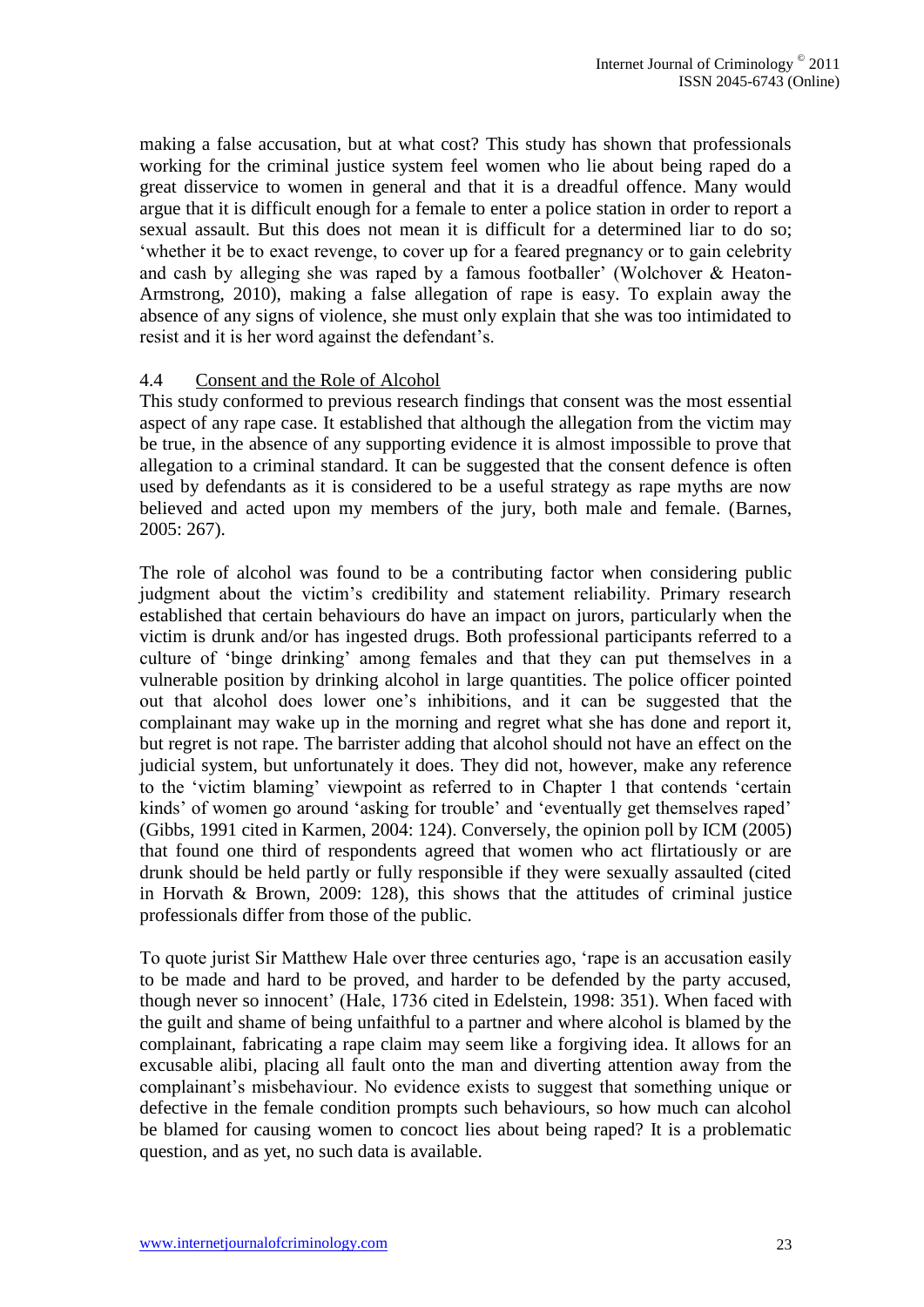# 4.5 Research Revisited and Future Policy Recommendations

The key recommendation established in this study is for academics to study the incidence of false allegations of rape systematically and to compile reliable statistical estimates into how prevalent they really are, and their effects. This research will in turn sufficiently advise criminal justice professionals on law making policy.

Prior to the Criminal Justice and Public Order Act 1994, in all sexual offence cases, the jury had to be warned of the danger of uncorroborated evidence and that it was dangerous to convict on the evidence of the complainant alone because experience had shown that female complainants has told false stories (Wolchover &Heaton-Armstrong, 2010). These compulsory warnings were abolished by s.32 of the 1994 Act, however s.32 provides that a judge may still give a discretionary warning if he sees it as necessary (ibid). The cautions were said to form stereotypical views with jurors when assessing the victim"s credibility and were too readily believed just because her behaviour matched the stereotype. Arguably, academics have stated that juries still need to be alert to the possibility that the complainant may be feigning stereotypical behaviour in order to conceal a manufactured story (ibid).

Rape is said to be among the most distressing of crimes to be subjected to, and because it is a "private crime" where there may be no witnesses, often one that is difficult to investigate (Gibson, 1998 cited in Parker & Brown, 2000: 238). In recent years, the focus of research into rape has been on evaluation of police policies and few studies have attempted to examine aspects of police decision-making in the assessment of the veracity of allegations (ibid). Andrew Parker and Jennifer Brown (2000) conducted a study into statement validity as a means of determining truthfulness or falsity of rape allegations. Their investigation included the use of Content Based Content Analysis (CBCA) comparing the statement"s content against general, specific (motivation related) and offence specific characteristics, use of a validity check and a careful review of relevant case information (Parker & Brown, 2000: 240). Statement validity testing was found to be a "significant aid in the assessment of complex and emotional victim and witness testimony" (Parker & Brown, 2000: 254). This potential adaptation to police detective work could prove vital if false allegations continue to trouble the criminal justice system.

Primary research demonstrates that professionals working within the field of rape are now readily aware of false allegations of rape and feel strongly about how they may influence the workings of the criminal justice system, for genuine rape victims, and for the men who are falsely accused. The most common motives for concoction as evidenced by Wolchover & Heaton-Armstrong (2010) are "attention or notoriety seeking, fear of partner of parental wrath, revenge or reaction to rejection and financial gain". This highlights the fundamental difficulty by all involved- police, prosecutors, judges, jurors, medical professionals and researchers; in assessing whether a complaint of sexual assault is accurate and truthful, especially in the absence of supporting evidence (ibid).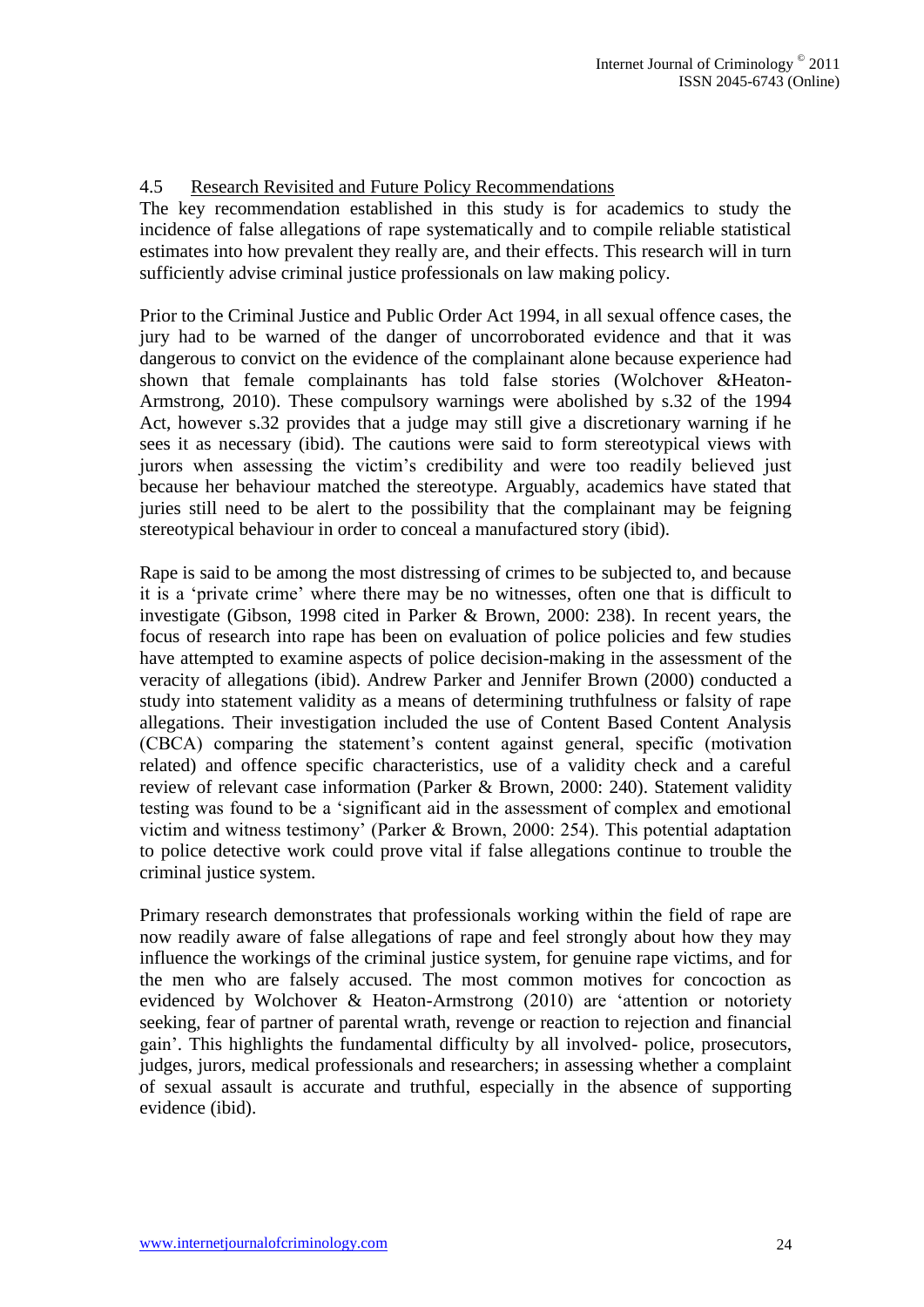# **Conclusion**

This research set out to establish whether false allegations of rape made by women affect the workings of the criminal justice system. It can be concluded that false allegations of rape are becoming a real and troublesome reality, but due to the emphasis placed on tackling the low conviction rate for rape cases, the criminal justice system are now much more aware of them. This study has concluded that false accusations do affect the working of the criminal justice system and that there is still a "culture of scepticism" among criminal justice professionals, as is also evidenced in previous research (Adler, 1987; Gregory & Lees, 1996; Lees & Gregory, 1993; Smith, 1987; Temkin, 1987, 1999; Kelly et al., 2005). Stories of women making false allegations of rape have been evidenced in this study to contribute to a raised awareness among the public. For as long as there is the media dominance of such stories in the UK press, one can experience a cynical view of genuine rape victims and it can be suggested that this contributes to legitimate rape victims reporting their sexual assault.

Those working within the field of rape are aware of the problems that false allegations of rape made by women create but acknowledge that research must be conducted in order for any kind of policy recommendations to be made. The idea of granting anonymity to the accused has been shown to have advantages for the defendant accused but poses many questions as to actually why it should only be in rape cases that this happens. This shows that the House of Lords are now aware of the miscarriages of justice being done to men who are falsely accused of such a heinous crime. Unfortunately this Bill was not passed, but in light of future research, certainly has a chance.

Of the controversies surrounding rape, no more thorny issue arises than dealing with false allegations (Kanin, 1994). False allegations of rape raise the possibility of miscarriages of justice and divert attention away from the genuine victims of rape and help to create a dangerous and unjustifiable scepticism among criminal justice professionals to *all* allegations. Research into the prevalence and circumstances of false allegations of rape has already been commissioned by the Ministry of Justice which will be published in the second half of 2011. This certainly shows that there is a genuine need for these results, which cannot come soon enough.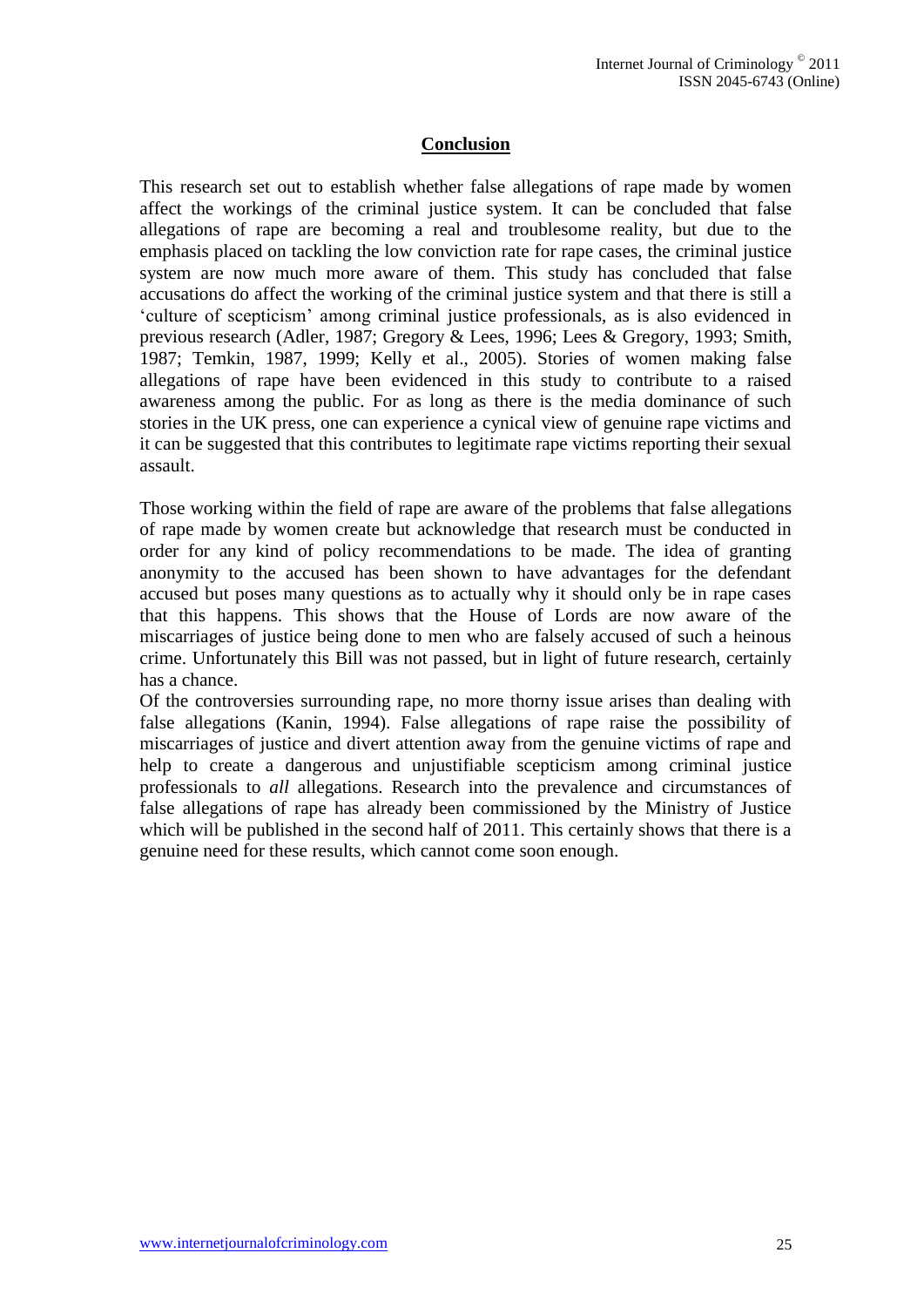# **Appendix A – Participant Information and Consent Form for Professional Participants**

The purpose of this research is to examine the views of professionals working within the field of rape about whether they are aware of a rise in the number of false allegations made by women and whether they believe these false claims have an impact on the workings of the Criminal Justice System.

The research also includes an interview with someone who has been recently falsely accused of rape.

The interview will last approximately one hour, in which time you will be asked a series of questions about your professional role and your own opinions on whether you believe there has been a rise in the number of false allegations of rape made by women, and if so, their effect on the Criminal Justice System.

The interview will take place in your workplace and will be arranged at a time convenient to yourself. I would like to ask your written permission to tape the interview to ensure that the information you give me is accurately recorded.

During the interview please let me know if you would rather not answer some of the questions put to you.

Data collected from this interview will be confidential and anonymous. You have the right to withdraw without giving a reason to do so. If you wish to withdraw from the research you should contact me (or Chris Crowther-Dowey, research supervisor) and ask for your data to be withdrawn from the study. The data can be withdrawn at any time until  $11<sup>th</sup>$  March 2011. After this date it will be too late to withdraw data as the dissertation has to be submitted in May 2011.

Due to the nature of the research, extracts from the interview will be used in the final dissertation. To protect your anonymity all names, places and organisations will be changed to code names. Only the interviewer and supervisor will have access to recordings. All recordings will be destroyed after publication of research.

Participation is voluntary and greatly appreciated. If you are happy to take part in this research please sign and date the Agreement to Consent form. If you have any questions or concerns before, during or after your participation in this research my contact details are on the bottom of the Agreement to Consent form.

# *Agreement to Consent*

*I have read and understand the purpose of this research and my part in it.*

*I have asked questions if needed and understand that I can contact the investigator at any time with queries or concerns.*

*I give permission for the interview to be tape-recorded by the investigator on the understanding that the tape will be destroyed at the end of the project.*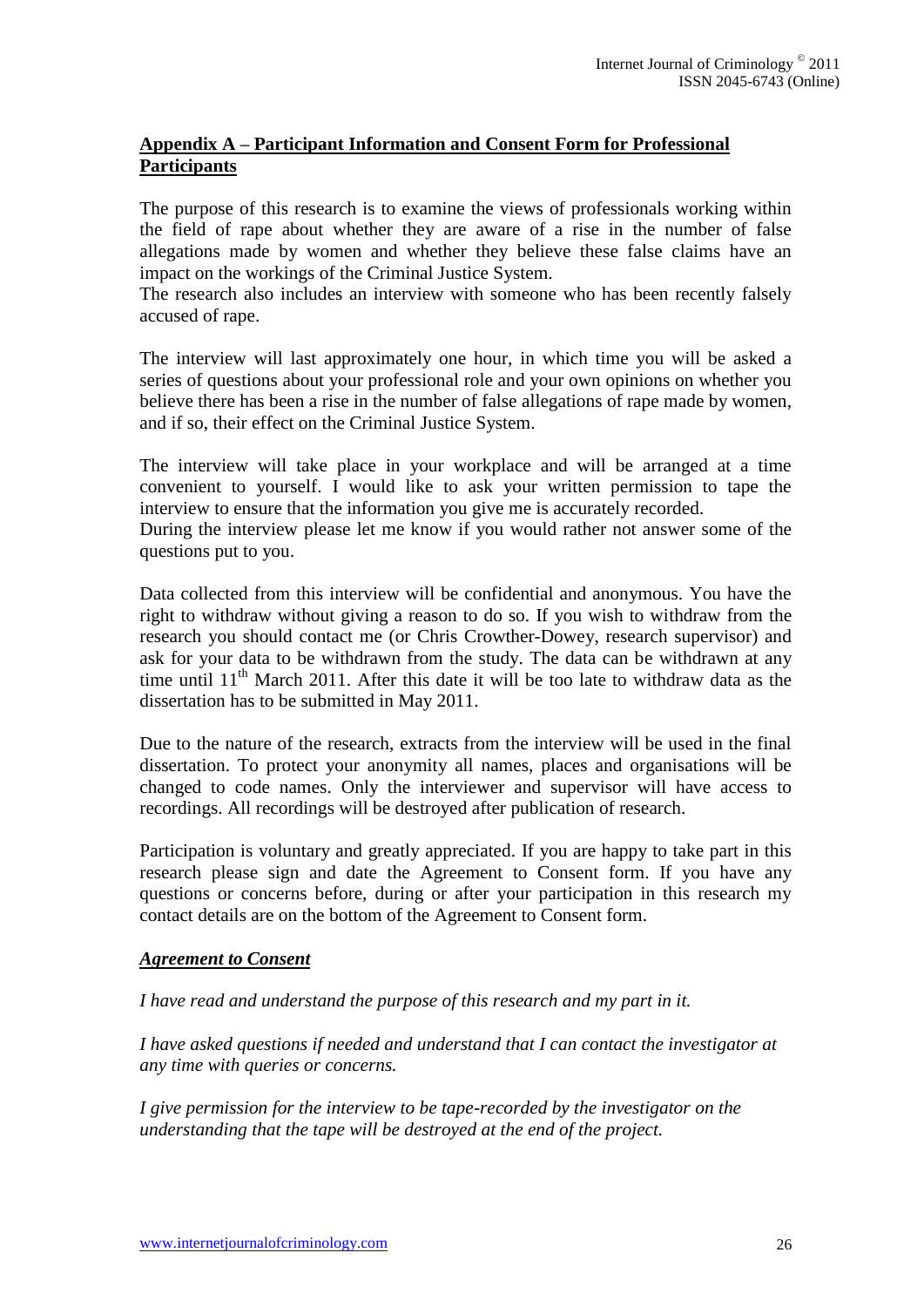*I have the right to withdraw my data at any point during or after the interview and all materials will be destroyed.*

*I voluntarily agree to take part in this study.*

**Name of Participant:**

**Signature of Participant:** 

**Date:**

# **Investigator contact details:** Claire Willoughby BA (Hons) Criminology 3rd Year E-mail: [N0180639@my.ntu.ac.uk](mailto:N0180639@my.ntu.ac.uk) Supervisor: Chris Crowther- Dowey [\(christopher.crowtherdowey@ntu.ac.uk\)](mailto:Christopher.crowtherdowey@ntu.ac.uk) School of Social Sciences, Nottingham Trent University, Burton Street, Nottingham, NG1 4BU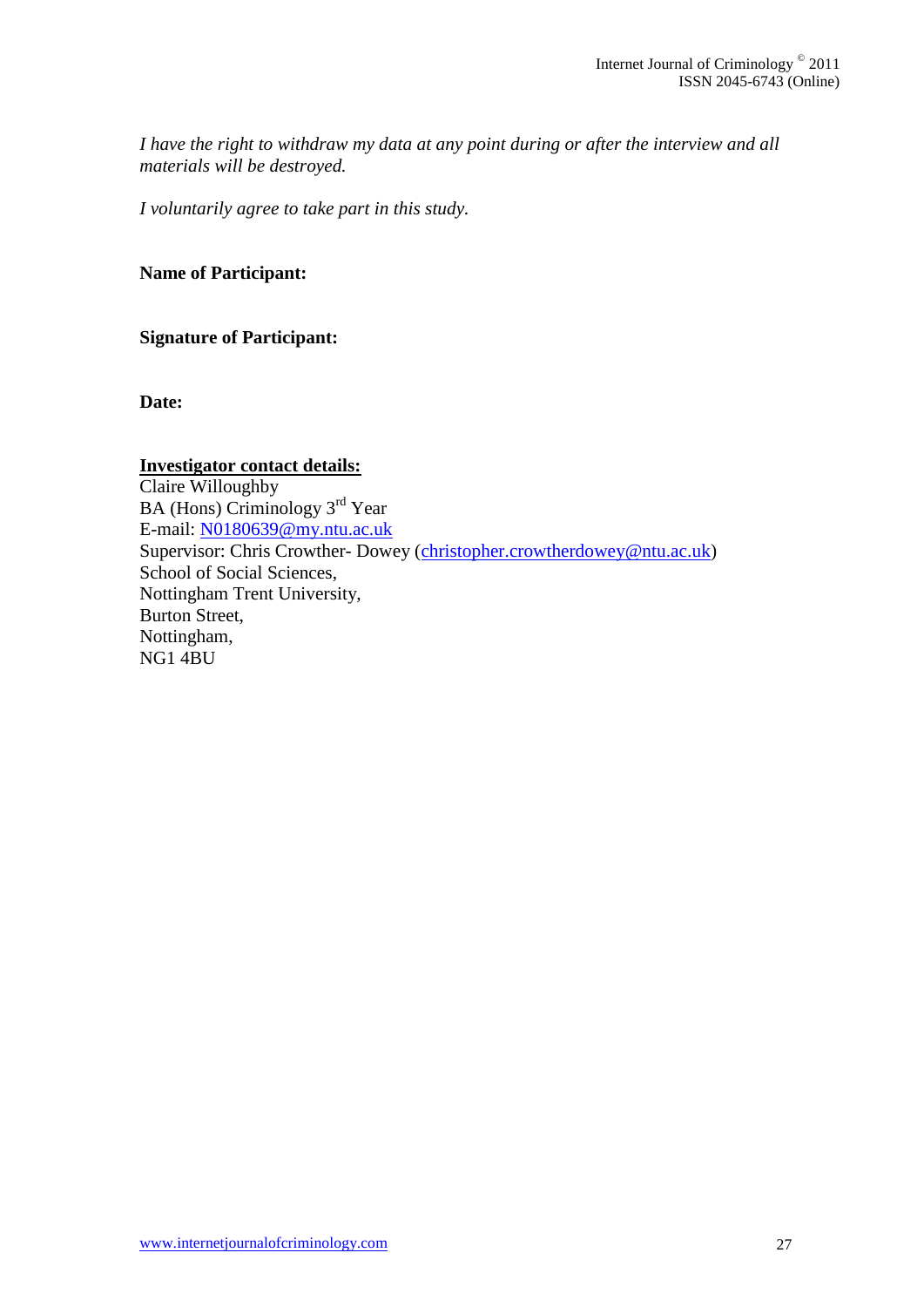# **Appendix B – Participant Information and Consent Form for Non-Professional Participant**

The purpose of this research is to examine the views of professionals working within the field of rape about whether they are aware of a rise in the number of false allegations made by women and whether they believe these false claims have an impact on the workings of the Criminal Justice System.

The research also includes an interview with someone who has been recently falsely accused of rape.

The interview will last approximately one hour, in which time you will be asked a series of questions about how it felt to be falsely accused of rape and if any difficulties were faced when going about day- to- day life after being arrested. The interview will also question the idea of anonymity granted for the accused until found guilty.

The interview will take place in a public place neutral to both participant and interviewer and will be arranged at a time convenient to yourself. I would like to ask your written permission to tape the interview to ensure that the information you give me is accurately recorded.

During the interview please let me know if you would rather not answer some of the questions put to you.

Data collected from this interview will be confidential and anonymous. You have the right to withdraw without giving a reason to do so. If you wish to withdraw from the research you should contact me (or Chris Crowther-Dowey, research supervisor) and ask for your data to be withdrawn from the study. The data can be withdrawn at any time until  $14<sup>th</sup>$  March 2011. After this date it will be too late to withdraw data as the dissertation has to be submitted in May 2011.

Due to the nature of the research, extracts from the interview will be used in the final dissertation. To protect your anonymity all names, places and organisations will be changed to code names. Only the interviewer and supervisor will have access to recordings. All recordings will be destroyed after publication of research.

Participation is voluntary and greatly appreciated. If you are happy to take part in this research please sign and date the Agreement to Consent form. If you have any questions or concerns before, during or after your participation in this research my contact details are on the bottom of the Agreement to Consent form.

#### *Agreement to Consent*

*I have read and understand the purpose of this research and my part in it.*

*I have asked questions if needed and understand that I can contact the investigator at any time with queries or concerns.*

*I give permission for the interview to be tape-recorded by the investigator on the understanding that the tape will be destroyed at the end of the project.*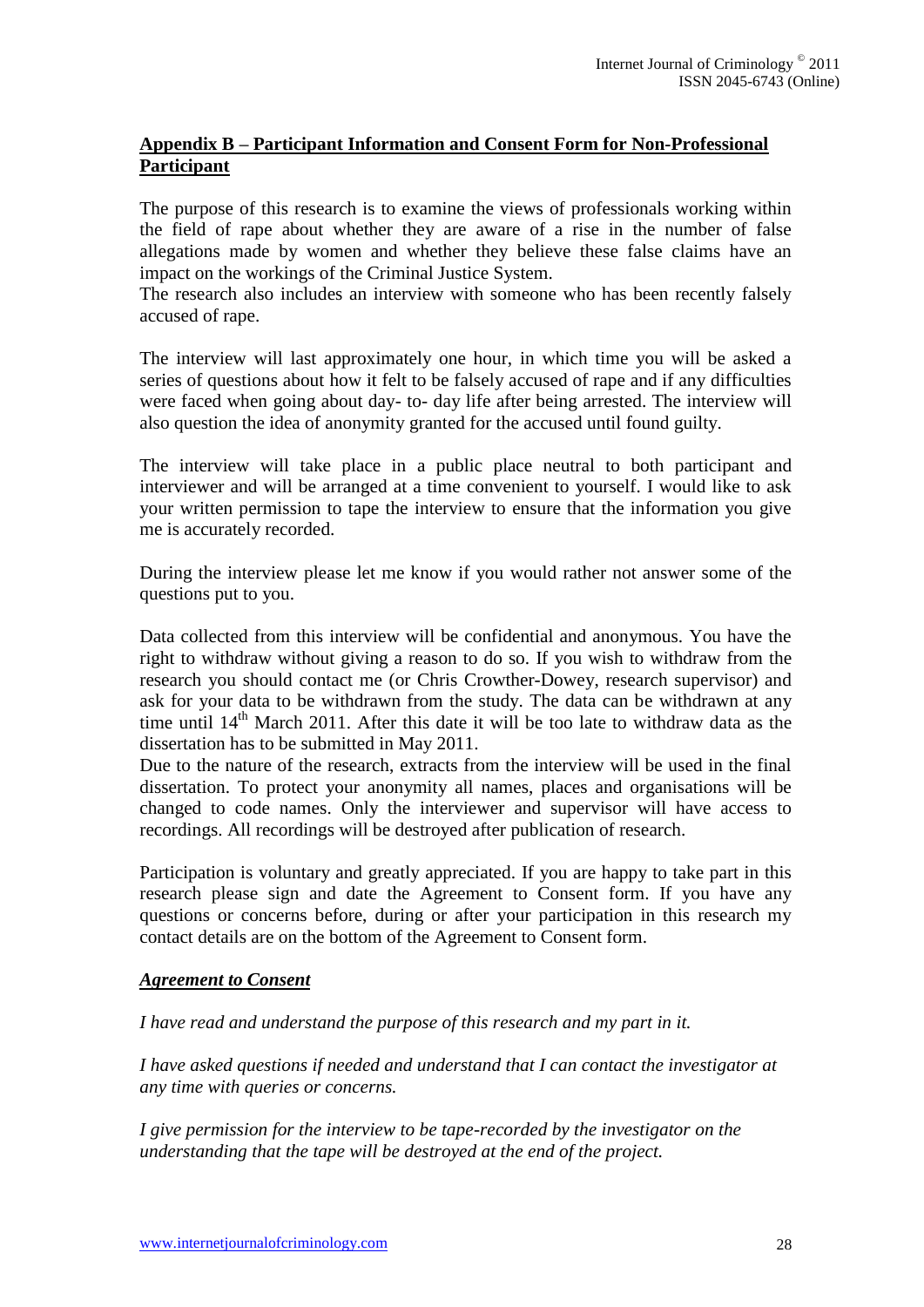*I have the right to withdraw my data at any point during or after the interview and all materials will be destroyed.*

*I voluntarily agree to take part in this study.*

**Name of Participant:**

**Signature of Participant:** 

**Date:**

# **Investigator contact details:** Claire Willoughby BA (Hons) Criminology 3rd Year E-mail: [N0180639@my.ntu.ac.uk](mailto:N0180639@my.ntu.ac.uk)  Supervisor: Chris Crowther- Dowey [\(christopher.crowtherdowey@ntu.ac.uk\)](mailto:Christopher.crowtherdowey@ntu.ac.uk) School of Social Sciences, Nottingham Trent University, Burton Street, Nottingham, NG1 4BU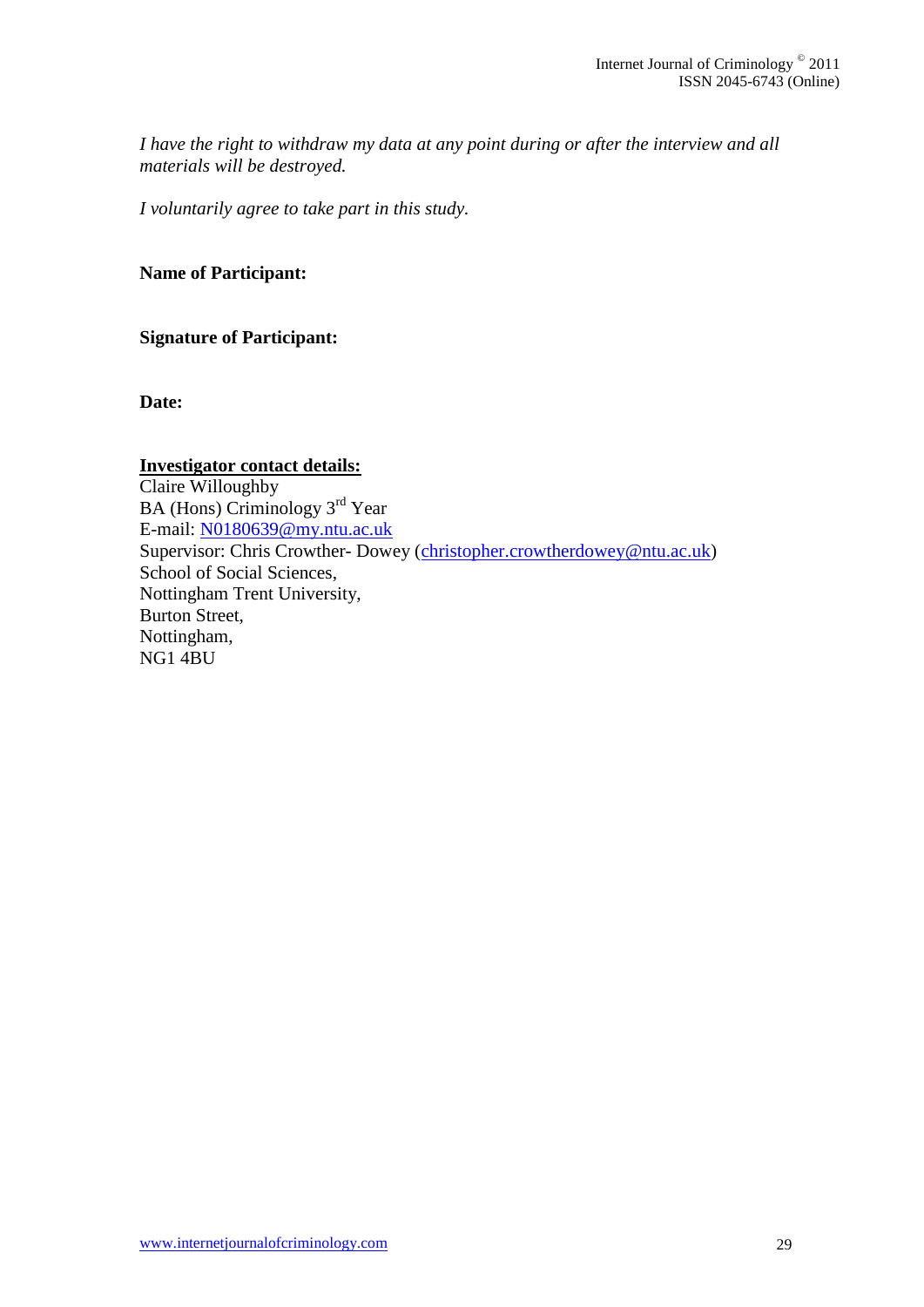## **Appendix C – Interview Questions for Professional Participants**

- 1. How long have you been working for the CPS/ POLICE?
- 2. What is your role within the organisation?
- 3. What is your opinion on rape conviction rates in the UK?
- 4. In terms of prosecution, how is rape different from other crimes?
- 5. Do you think women always tell the "truth" when they report to the police that they have been raped?
- 6. Have you noticed an increase in the amount of "false allegations of rape" made by women appearing in the COURTS/ POLICEWORK?
- 7. In your experience, do you believe "false rape claims" have any implications for the workings of the Criminal Justice System?
- 8. In your experience, do you believe "false allegations" of rape have any impact on genuine rape claims made by women?
- 9. If women are tried for perverting the course of justice for making a "false allegation of rape", what, in your experience, has been the most common outcome?
- 10. There is a view held by some that women can "provoke" rape through their dress and behaviour. Have you seen any evidence of such attitudes?
- 11. What is your opinion on the new government"s proposal for granting men who are accused of rape with anonymity until they are found guilty?
- 12. Is there anything else that you would like to add?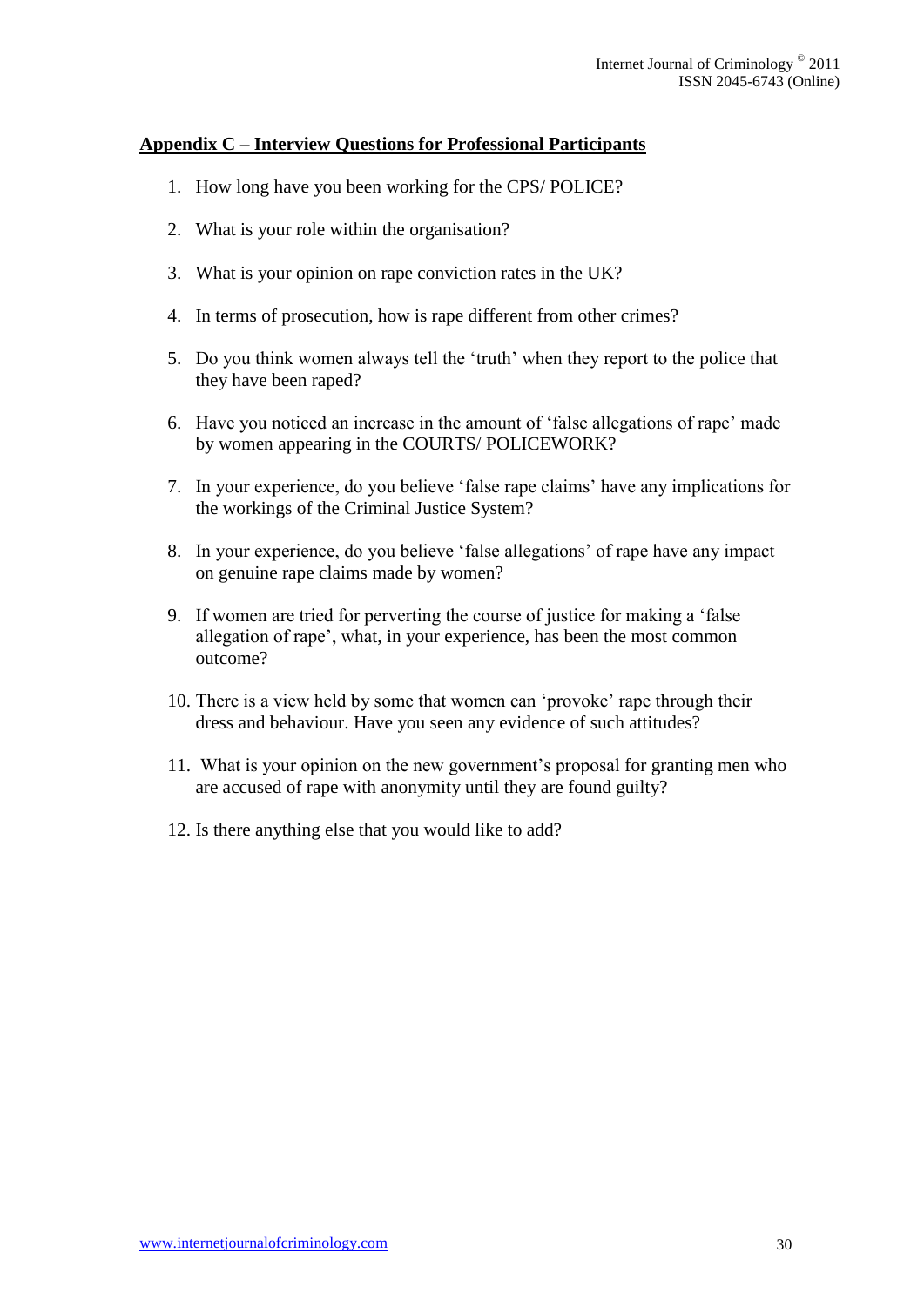## **Appendix D – Interview Questions for Non- Professional Participant**

- 1. What was your initial reaction to being told you had been accused of rape?
- 2. How long were you held in police custody before being released without charge?
- 3. Briefly, please can you explain how it came to light that this was a false allegation of rape and why the woman was tried for perverting the course of justice?
- 4. Was the allegation reported in the press?
- 5. How did you feel about this?
- 6. Did you feel any animosity from individuals when going about your day-to-day life after you had been accused and it had been reported?
- 7. Have you suffered any long-term effects after being falsely accused?
- 8. What are your general feelings about women who falsely accuse men of rape?
- 9. Have you noticed an increase in the amount of false allegations of rape made by women?
- 10. There is a view held by some that women can "provoke" rape through their dress and behaviour, what is your opinion on this attitude?
- 11. What is your opinion on the new government"s proposal for granting men who are accused of rape with anonymity until they are found guilty?
- 12. Is there anything else you would like to add?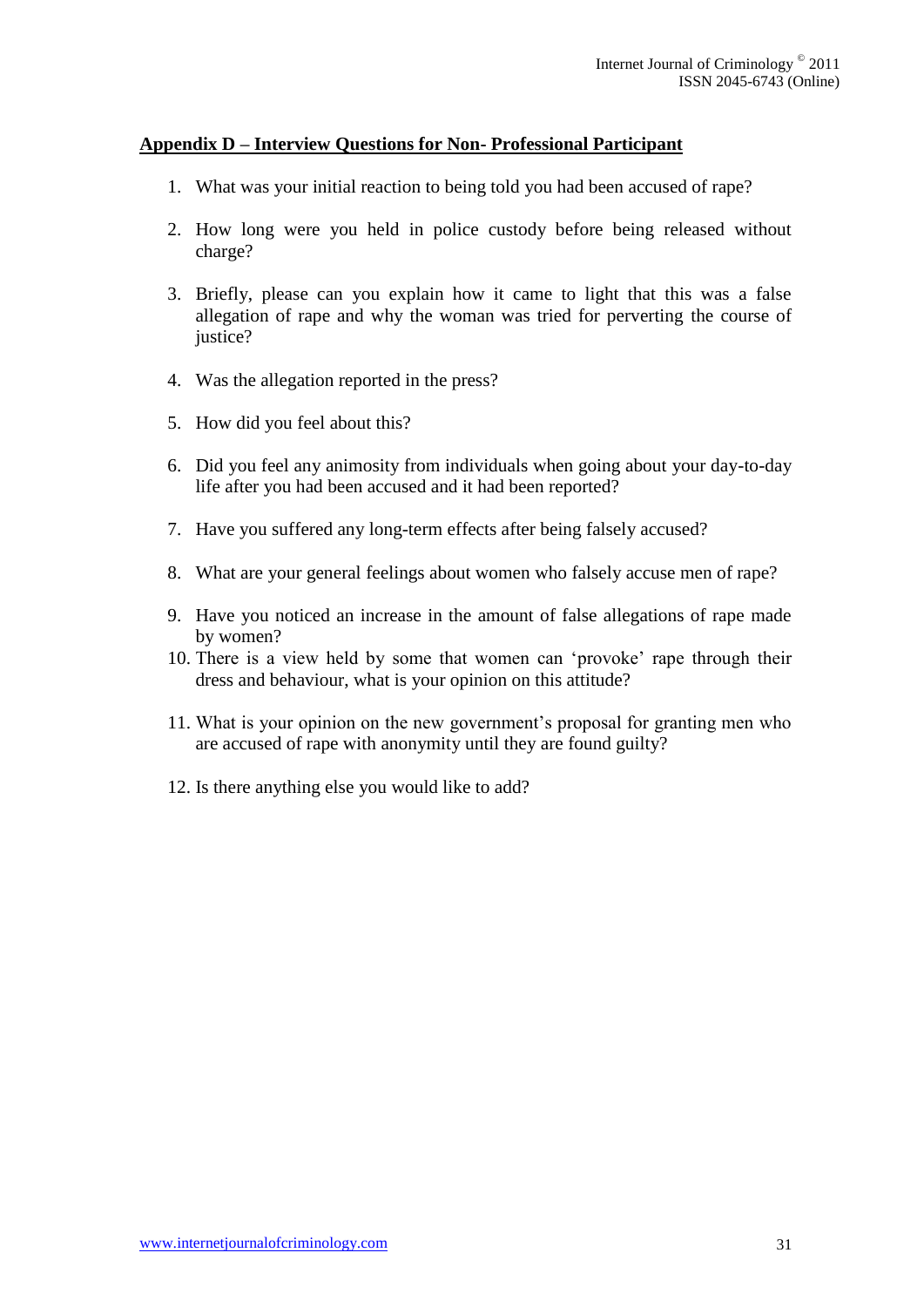## **Appendix E – British Newspaper Article Headlines Exampling the Prevalence in the Reporting of False Allegations of Rape in the Last Six Years**

"Teenager lied about "rape" by churchman", The Times (2006) April 28.

"Mother and daughter are guilty of false rape claim", The Times (2006) April 28.

"Tears of "sex film" teacher", Metro (2006) June 9.

"One third of foster parents suffer false abuse claims", The Times (2006) June 17.

"Teacher jailed for sex with boy, 14", The Times (2006) June 29.

"Rape claim was "utterly fanciful and concocted", The Times (2006) July 13.

"Evil" teenager who cried rape is jailed", The Times (2006) September 19 and Metro (2006) September 19.

"Girls lied about paedophile", London Lite (2006) September 20.

"Rapes liar named", The Times (2006) November 4.

"British soldiers cleared of tribal rapes after £3m inquiry finds forged records", The Times (2006) December 14.

"Author of escort girl book lied over rape claim", London Lite (2007) January 18.

"Spurned woman cried rape in revenge against ex-boyfriend", The Times (2007) February 3.

"You can never be too drunk to say no, girls", The Times (2007) April 2.

"Girl"s rape lie destroyed taxi driver"s life", The Times (2007) April 25.

"Psychologist was stalked for 16 years", The Times (2007) July 12.

"Flatley wins £5m over "rape" claim," Metro (2007) December 19.

"Mother is jailed over fake rape", Metro (2008) February 12.

"Year's jail for 'wicked' false rape accusation", Telegraph (2008) March 31.

"Cry rape teen escapes prison", Metro (2008) August 28. "Rape lie rap", The Sun (2008) September 10.

"Woman jailed for false rape claim", [www.thisissomerset.co.uk](http://www.thisissomerset.co.uk/) (2009) February 25.

"Ruling backs false rape claim man", [www.newsvote.bbc.co.uk](http://www.newsvote.bbc.co.uk/) (2009) May 13.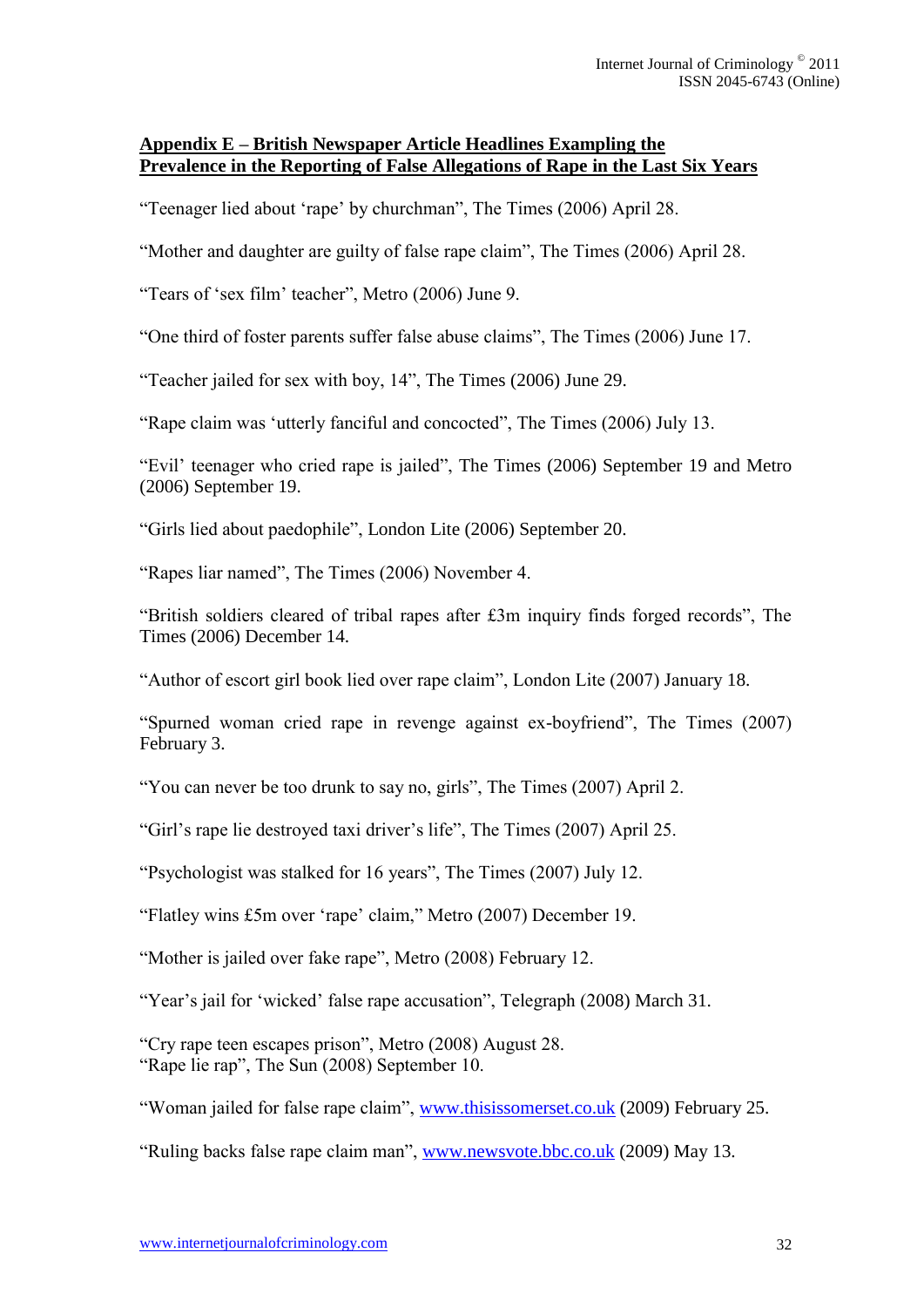"Cry rape ex "has never said sorry", London Lite (2009) July 22.

"Rape liar jailed", The Times (2009) July 22.

"Mother who cried rape is jailed for two years", Daily Mail (2009) July 22.

"Rape lie girl jailed", The Sun (2009) July 28.

"Jail threat over woman"s rape lie", [www.bbcnews.co.uk](http://www.bbcnews.co.uk/) (2009) October 5.

"Girl held over gang rape claim", The Sun (2009) October 6.

"Waitress made up attack by gay boss", Daily Telegraph (2009) October 22.

"One in four school staff have faced a false allegation from a pupil", Association of Teachers and Lecturers press release (2009) October 25.

"Prison "inevitable" for false rape claims", [www.telegraph.co.uk](http://www.telegraph.co.uk/) (2009) October 30.

"Sex fantasy woman cried rape", www. thisisdevon.co.uk (2009) November 11.

"Former royal aide goes on the run from prison", Metro (2009) November 24.

"Girl given caution over false rape allegation in Portsmouth", press release [www.hampshire.police.uk](http://www.hampshire.police.uk/) (2009) December 6.

"Woman jailed over false rape allegation", [www.northamptonchron.co.uk](http://www.northamptonchron.co.uk/) (2009) December 6.

"My nightmare after false rape allegation,", [www.ripleyandheanornews.co.uk](http://www.ripleyandheanornews.co.uk/) (2009) December 6.

"Family of "orgasm" doctor in plea for law reform", Sunday Times (2009) December 20.

"Mother "cried rape to stop feeling lonely", Metro (2010) January 11.

"Cruel mother fooled doctors as her "sickest boy in Britain" brought a fortune in benefits", The Times (2009) October 17 and [www.news.bbc.co.uk](http://www.news.bbc.co.uk/) (2010) January 22.

"Sex romp bus driver clears name, loses job", Metro (2010) February 4.

"Cry rape girl, 21, is spared jail term", Metro (2010) February 6.

"Jail for Birkenhead woman who made false rape allegation", Wirral Globe (2010) February 9.

"Teen faces jail over false rape claim", Ayrshire Post (2010) May 21.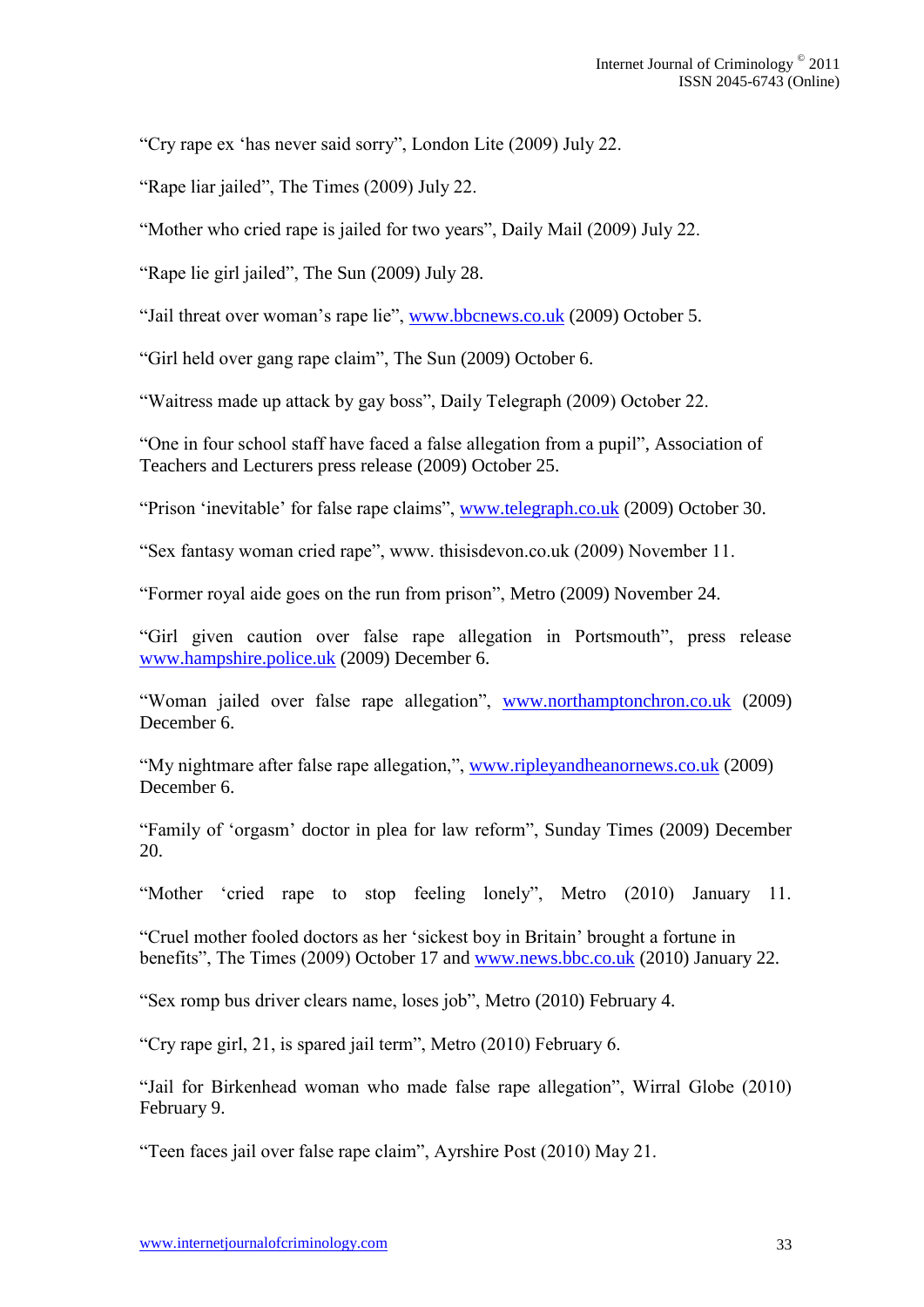"Jail for student who cried rape for homework time", Metro (2010) July 4.

"Girl convicted after making false rape allegation", The Guardian (2011) January 25.

"Chaplain "made false rape allegation against priest", The Telegraph (2011) February 12.

"Squaddie"s wide jailed for false rape claim", Oxford Mail (2011) March 1.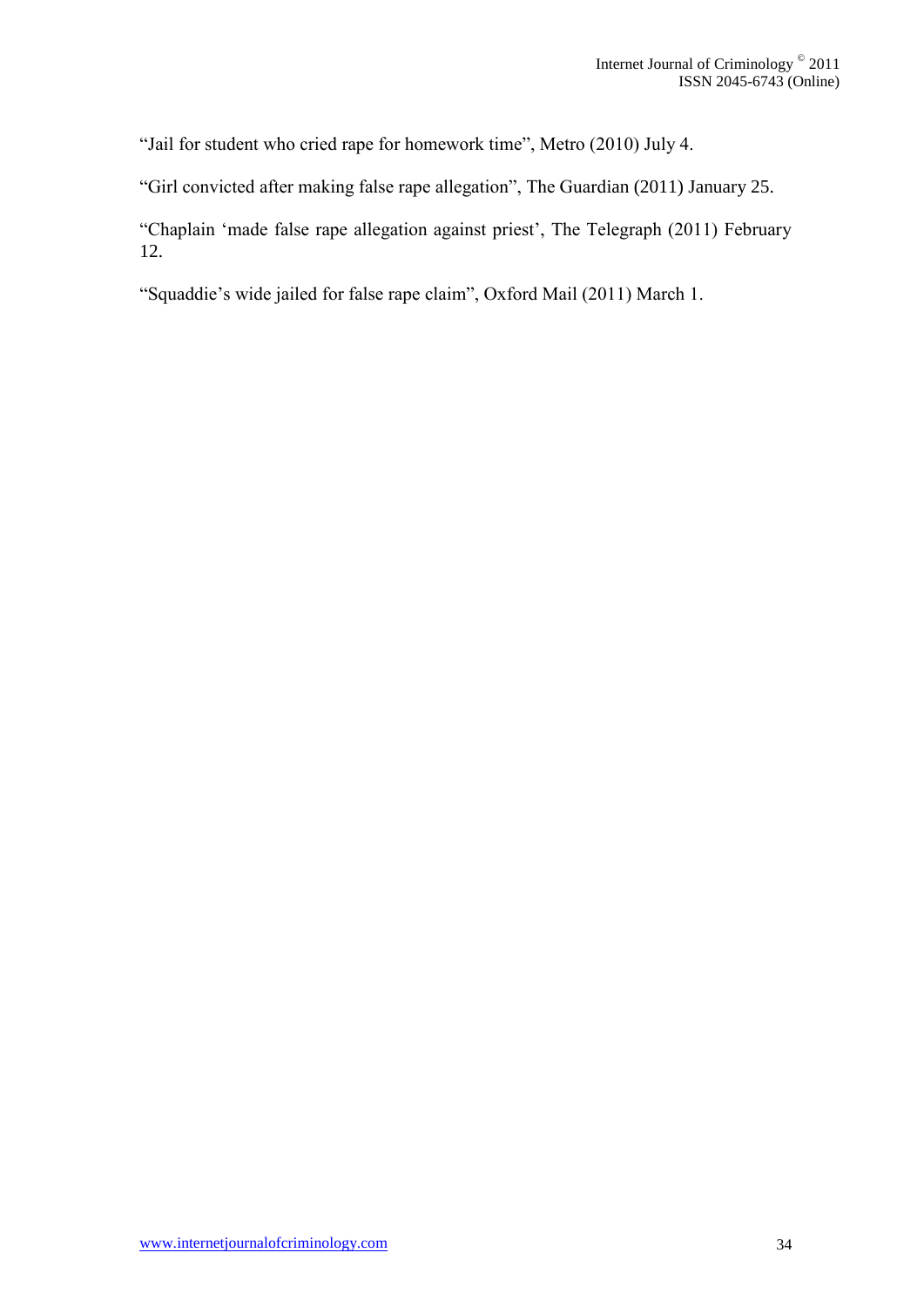# **References**

Adshead, G. (1996) "Psychological Trauma and its Influence on Genuine and False Complaints of Sexual Assault", *Journal of Medicine, Science and the Law* 36(2): pp. 94-99.

BBC (2007) *'Are Rapists Getting Away With It?',* Available at: [http://news.bbc.co.uk/1/hi/magazine/6314445.stm,](http://news.bbc.co.uk/1/hi/magazine/6314445.stm) Accessed: 23/02/11.

Barnes, A. (2005). *The Handbook of Women, Psychology and the Law,* London: John Wiley and Sons.

Belknap, J. (2010) 'Rape: Too Hard to Report and Too Easy to Discredit Victims', *Violence Against Women* 16(12): pp. 1335-1344.

Bell, J. (1993) *Doing Your Research Project: A Guide for First-Time Researchers in Education and Social Science,* Edition 2. Buckingham: Open University Press.

Bell, J. (1999) *Doing Your Research Project: A Guide for First-Time Researchers in Education and Social Science*, Edition 3. Buckingham: Open University Press.

Bohner, G., Reinhard, M-A., Rutz, S., Sturm, S., Kerschbaum, B. and Effler, D. (1998) "Rape Myths as neutralising cognitions; Evidence for a casual impact of anti-victim attitudes on men"s self-reported likelihood of raping", *European Journal of Social Psychology* 28: pp. 257-268.

Bryman, A. (2008) *Social Research Method,* Edition 3. Oxford: Oxford University Press.

Carrbine, E; Iganski, P; Lee, M; Plummer, K. and South, N. (2004) *Criminology: A Sociological Introduction*. Oxon: Routledge.

Crown Prosecution Service (2010) *'Rape Manual',* Available at: [http://www.cps.gov.uk/legal/p\\_to\\_r/rape\\_manual/index.html,](http://www.cps.gov.uk/legal/p_to_r/rape_manual/index.html) Accessed: 18/01/11.

Dyer, C. (2008). "Rape Cases: Police Admit Failing Victims"*, The Guardian* 04/03/08.

Edelstein, L. (1998) "An Accusation Easily to be Made? Rape and Malicious Prosecution in Eighteenth-Century England", *The American Journal of Legal History*  42(4): pp. 351-390.

Finch, E. and Munro, V. (2007) "The Demon Drink and the Demonised Woman: Socio-Sexual Stereotypes and Responsibility Attrition in Rape Trials Involving Intoxicants"*, Social & Legal Studies* 16(4): pp. 591-614.

Gray, D.E. (2004) *Doing Research in the Real World.* London: Sage.

Gregory, J and Lees, S. (1999) *Policing Sexual Assault*. London: Routledge.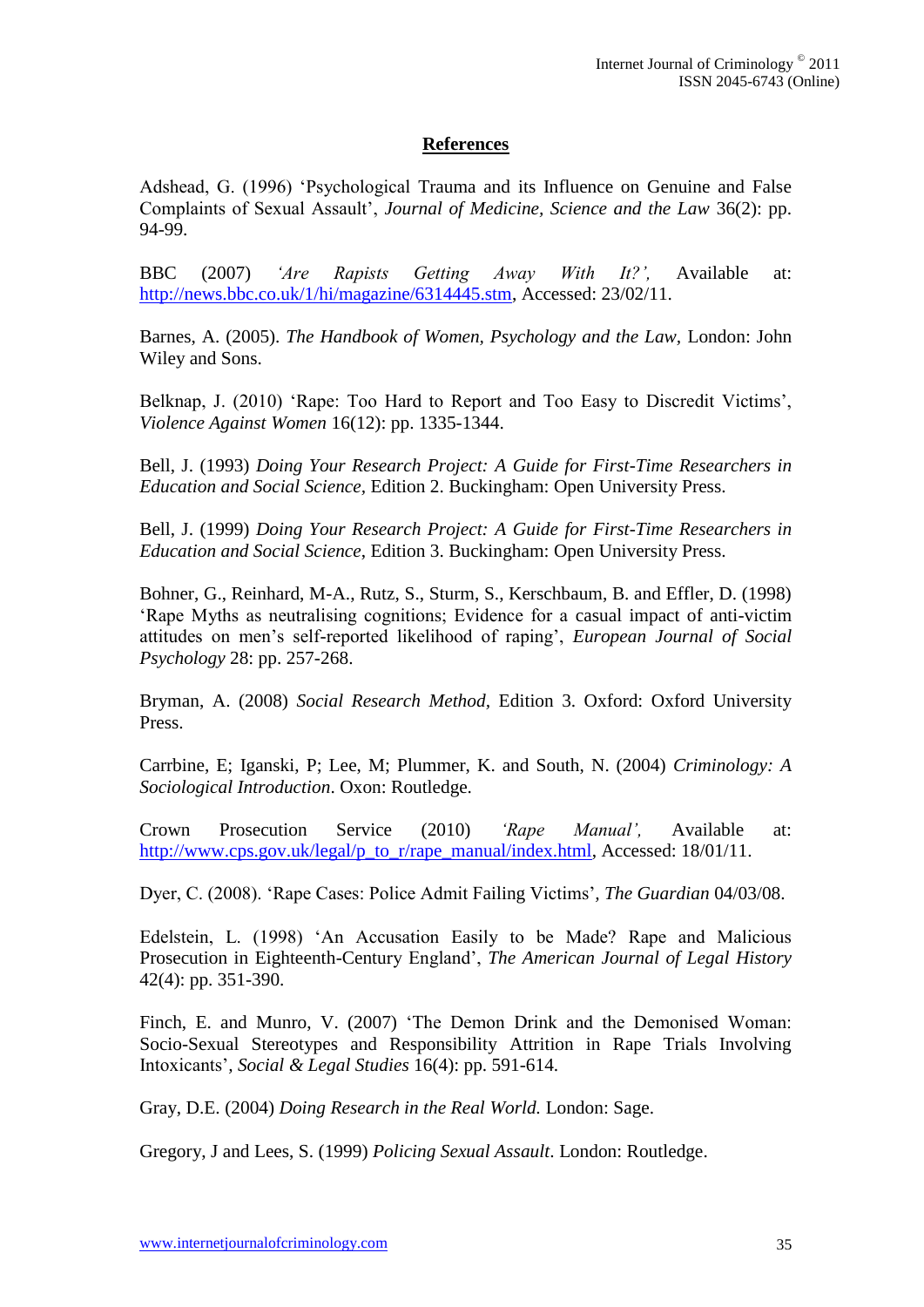Gross, B. (2009) "False Rape Allegations: An Assault on Justice", *The Forensic Examiner* 800: pp. 66-69.

Hawkes, N. (2010) "*Crying Rape Falsely: Rare or Common?'*, Available at: [http://www.straightstatistics.org/article/crying-rape-falsely-rare-or-common,](http://www.straightstatistics.org/article/crying-rape-falsely-rare-or-common) Accessed: 29/10/10.

Hirsch, A. (2009) 'Crime Where Only 6.5% of Cases End in Conviction', *The Guardian* 14/03/2009.

Holmes, S. and Holmes, R. (2009) *Sex Crimes: Patterns and Behaviour.* Edition 3. London: Sage.

Home Office (2010) *'Sexual Offences'*, Available at: [http://webarchive.nationalarchives.gov.uk/+/http://www.homeoffice.gov.uk/crime](http://webarchive.nationalarchives.gov.uk/+/http:/www.homeoffice.gov.uk/crime-victims/reducing-crime/sexual-offences/)[victims/reducing-crime/sexual-offences/,](http://webarchive.nationalarchives.gov.uk/+/http:/www.homeoffice.gov.uk/crime-victims/reducing-crime/sexual-offences/) Accessed: 25/10/10.

Home Office (2011) "*Call to End Violence Against Women and Girls: Action Plan',*  Available at: [http://www.homeoffice.gov.uk/publications/crime/call-to-end-violence](http://www.homeoffice.gov.uk/publications/crime/call-to-end-violence-women-girls/vawg-action-plan?view=Binary)[women-girls/vawg-action-plan?view=Binary,](http://www.homeoffice.gov.uk/publications/crime/call-to-end-violence-women-girls/vawg-action-plan?view=Binary) Accessed: 15/04/2011.

Horvath, M, and Brown, J. (2009) *Rape: Challenging Contemporary Thinking,*  Cullompton: Willan.

Jupp, V; Davies, P. and Francis, P. (2000) *Doing Criminological Research*. London: Sage.

Jupp, V; Davies, P. and Francis, P. (2011) *Doing Criminological Research,* Edition 2. London: Sage.

Kanin, E. (1994). "False Rape Allegations", *Archives of Sexual Behaviour* 23(1): pp. 81-90.

Karmen, A. (2004) *Crime Victims- An Introduction to Victimology.* CA: Wadsworth.

Kelly, L., Lovett, J. and Regan, L. (2005) *A Gap or Chasm? Attrition in Reported Rape Cases,* Research Paper 293. London: HMSO.

London Evening Standard (2006) *'Binge Drinking Can Ruin Lives, Says Rape Judge',*  Available at: [http://www.thisislondon.co.uk/news/article-23377027-binge-drinking](http://www.thisislondon.co.uk/news/article-23377027-binge-drinking-can-ruin-lives-says-rape-judge.do)[can-ruin-lives-says-rape-judge.do,](http://www.thisislondon.co.uk/news/article-23377027-binge-drinking-can-ruin-lives-says-rape-judge.do) Accessed: 18/03/11.

Lees, S. (1996) *Carnal Knowledge- Rape on Trial,* London: Hamish Hamilton.

McAlhone, C and Huxley-Binns, R. (2010) *Criminal Law- The Fundamentals*, Edition 2. London: Sweet and Maxwell.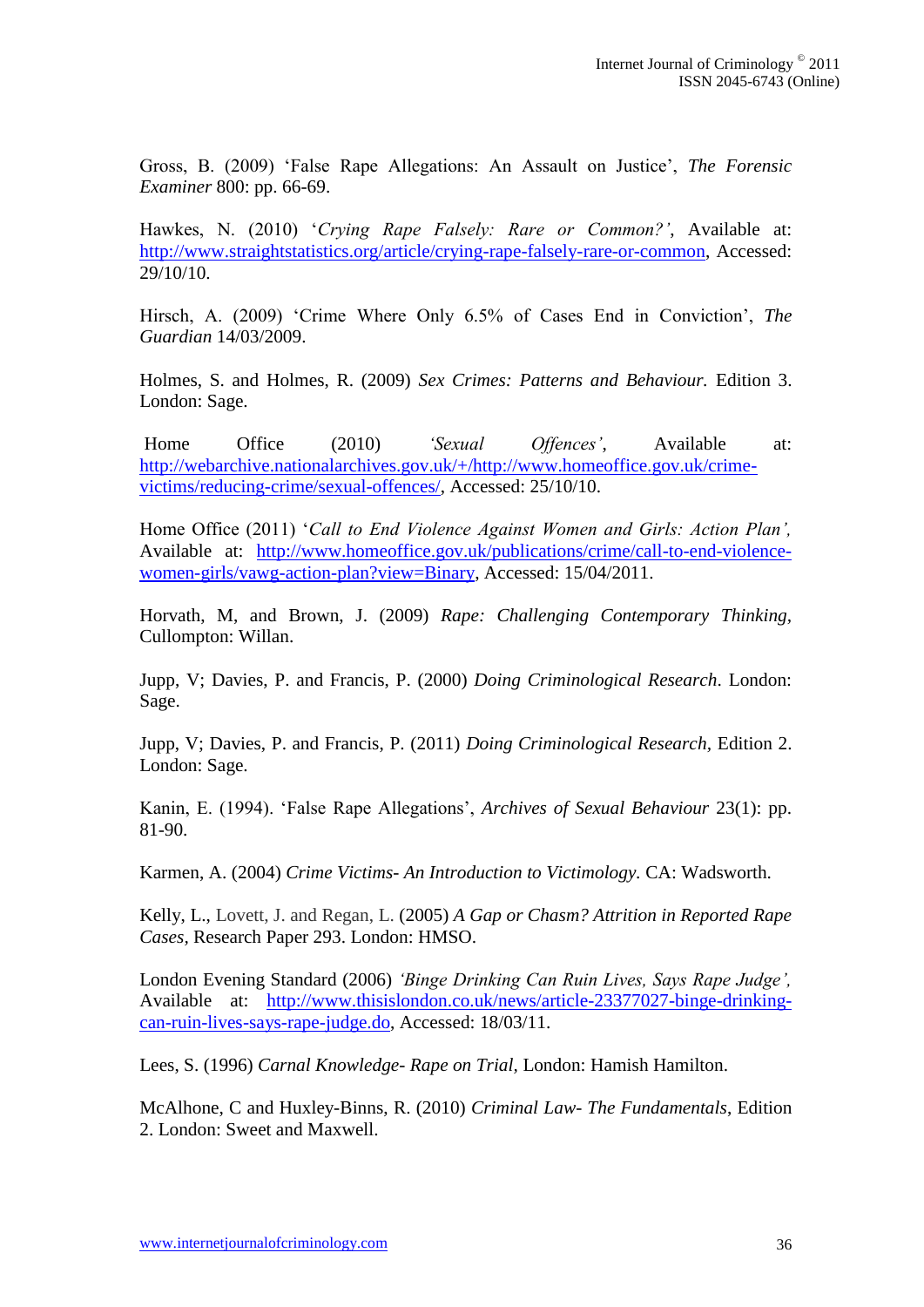McGregor, J. (2005) *Is it Rape? On Acquaintance Rape and Taking Women's Consent Seriously.* Hampshire: Ashgate.

Noaks, L. and Wincup, E. (2004) *Criminological Research: Understanding Qualitative Methods*, London: Sage.

Phillips, M. (2010). *'How to Restore Justice for Rape Trials'*, Available at: [http://www.melaniephillips.com/articles-new/?p=741,](http://www.melaniephillips.com/articles-new/?p=741) Accessed: 15/10/10.

Parker, A. and Brown, J. (2000) "Detection of Deception: Statement Validity Analysis as a Means of Determining Truthfulness or Falsity of Rape Allegations" *Legal and Criminological Psychology* 5: pp. 237-254.

Rumney, P. (2006) "False Allegations of Rape", *Cambridge Law Journal* 65(1): pp. 128-158.

Sapsford, R. and Jupp, V. (2006) *Data Collection and Analysis,* Edition 2. London: Sage.

Sacks, G. (2004) *Research Shows False Accusations of Rape Common',* Available at: [http://www.americandaily.com/article/5075,](http://www.americandaily.com/article/5075) Accessed: 14/03/11.

Schult, D. and Schneider, L. (1987) "*Attribution of Blame Towards Rape Victims'*, Available at: [http://www.eric.ed.gov:80/ERICWebPortal/search/detailmini.jsp?\\_nfpb=true&\\_&ERI](http://www.eric.ed.gov/ERICWebPortal/search/detailmini.jsp?_nfpb=true&_&ERICExtSearch_SearchValue_0=ED279953&ERICExtSearcg_SearchType_0=no&accno=ED279953) [CExtSearch\\_SearchValue\\_0=ED279953&ERICExtSearcg\\_SearchType\\_0=no&accno=](http://www.eric.ed.gov/ERICWebPortal/search/detailmini.jsp?_nfpb=true&_&ERICExtSearch_SearchValue_0=ED279953&ERICExtSearcg_SearchType_0=no&accno=ED279953) [ED279953,](http://www.eric.ed.gov/ERICWebPortal/search/detailmini.jsp?_nfpb=true&_&ERICExtSearch_SearchValue_0=ED279953&ERICExtSearcg_SearchType_0=no&accno=ED279953) Accessed: 14/03/11.

Temkin, J. (2002) *Rape and the Legal System*, Edition 2, London: Oxford University Press.

Temkin, J and Krahe, B. (2008) *Sexual Assault and the Justice Gap: A Question of Attitude.* USA: Hart.

The Daily Mail (2006) *'Police Claim Many 'Drugged' Date-Rape Victims Simply Drunk',* Available at: [http://www.dailymail.co.uk/news/article-416692/Police-claim](http://www.dailymail.co.uk/news/article-416692/Police-claim-drugged-date-rape-victims-simply-drunk.html)[drugged-date-rape-victims-simply-drunk.html,](http://www.dailymail.co.uk/news/article-416692/Police-claim-drugged-date-rape-victims-simply-drunk.html) Accessed: 23/02/11.

The Daily Mail (2008) *'Woman jailed for making false rape claim to get back at family after row during night out',* Available at: [http://www.dailymail.co.uk/news/article-](http://www.dailymail.co.uk/news/article-1046530/Woman-jailed-making-false-rape-claim-family-row-night-out.html)[1046530/Woman-jailed-making-false-rape-claim-family-row-night-out.html,](http://www.dailymail.co.uk/news/article-1046530/Woman-jailed-making-false-rape-claim-family-row-night-out.html) Accessed: 16/10/10.

The Stern Review (2010) *'A Report by Baroness Vivien Stern CBE of an Independent Review into How Rape Complaints are Handled by Public Authorities in England and Wales',* Available at: [http://www.equalities.gov.uk/pdf/Stern-Review-of-Rape-](http://www.equalities.gov.uk/pdf/Stern-Review-of-Rape-Reporting_1FINAL.pdf)Reporting 1FINAL.pdf, Accessed: 10/01/11.